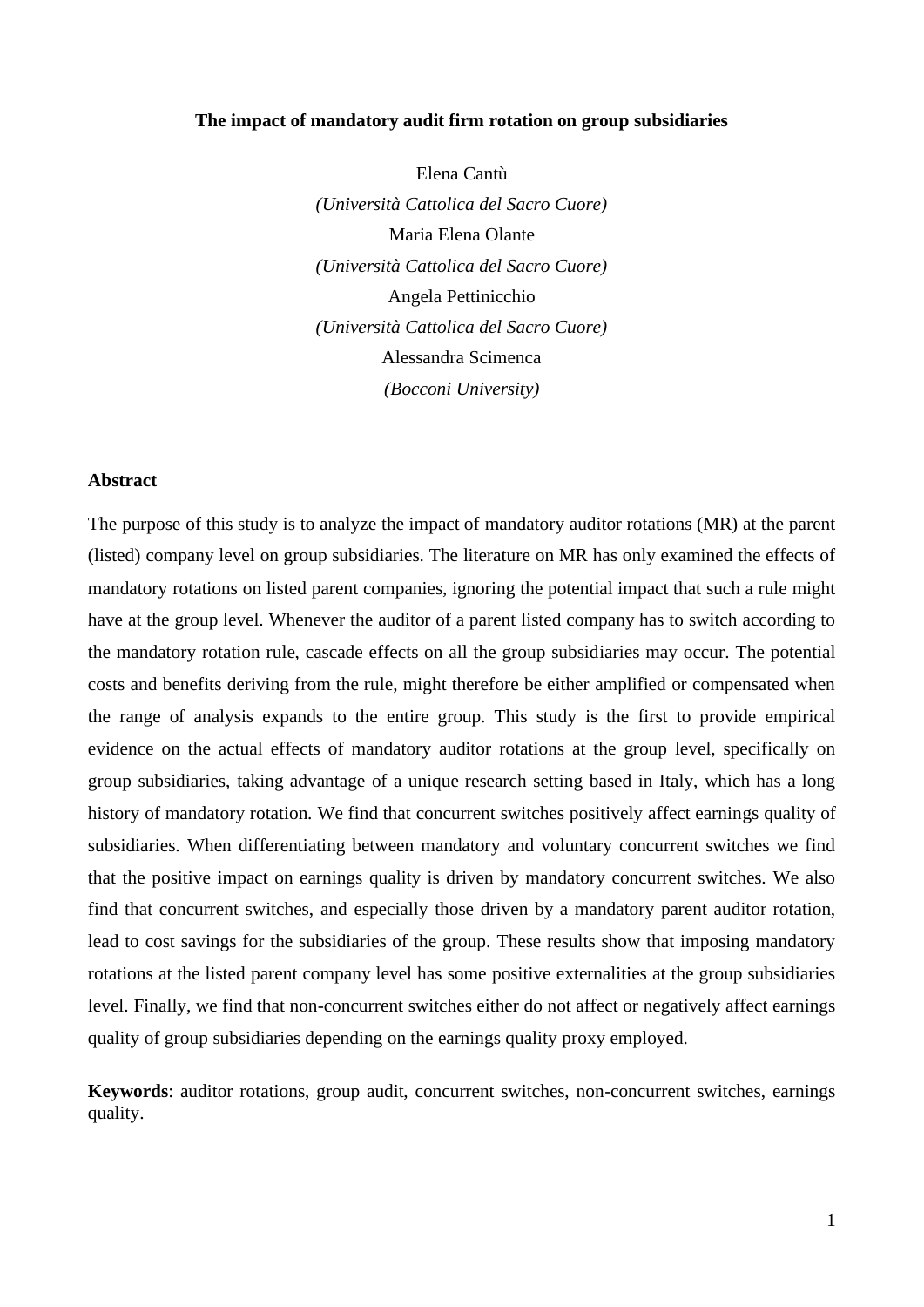#### **Introduction**

The purpose of this study is to analyze the impact of mandatory auditor rotations at the parent (listed) company level on group subsidiaries.

Auditors play an important role in the provision of high-quality financial information (Krishnan, 2003). This role, however, has been questioned following Enron's case and other high-profile accounting scandals (e.g., Worldcom, Parmalat). In most of these cases, the company's auditor was accused of colluding with the management and helping it in hiding the company's true financial situation. This, in turn, prompted several countries to consider and/or adopt mandatory rotation rules as a means of enhancing auditor independence. The reasoning is that long audit tenure may weaken auditor independence and impair the auditor's capacity for critical judgement.

Regulators around the world have made different decisions regarding the implementation of the Mandatory Rotation (MR) rule for auditing firms or at least for audit partners (Sayyar, Basiruddin, Abdul Rasid, and Sayyar, 2014). Specifically, while the EU regulator has recently introduced mandatory audit firm rotation (REGULATION (EU) No 537/2014), in addition to mandatory partner rotations (which were introduced starting from 2009), the US Congress in July 2013 ruled against adding mandatory firm rotation to the existing mandatory partner rotation. Consequently, the Public Company Accounting Oversight Board (PCAOB) removed this option from its agenda. One of the reasons why Europe and the US are heading in opposing directions is because the potential effects of the rule are still not clear (GAO 2003) and the debate on its effectiveness is still open. On one hand, MR should increase auditors' independence by reducing both social bonding and economic dependence and, at the same time, limiting the so-called "familiarity effect" (Bell, Causholli, & Knechel, 2015; Cameran, Francis, Marra, & Pettinicchio, 2015). On the other hand, imposing the periodical auditor switch might reduce client-specific knowledge and, at the same time, cause considerable switching costs and organizational disruptions (DeAngelo, 1981; Knapp, 1991; Johnson, Johnson, Khurana, & Reynolds, 2002; Bell et al., 2015; Cameran et al., 2015).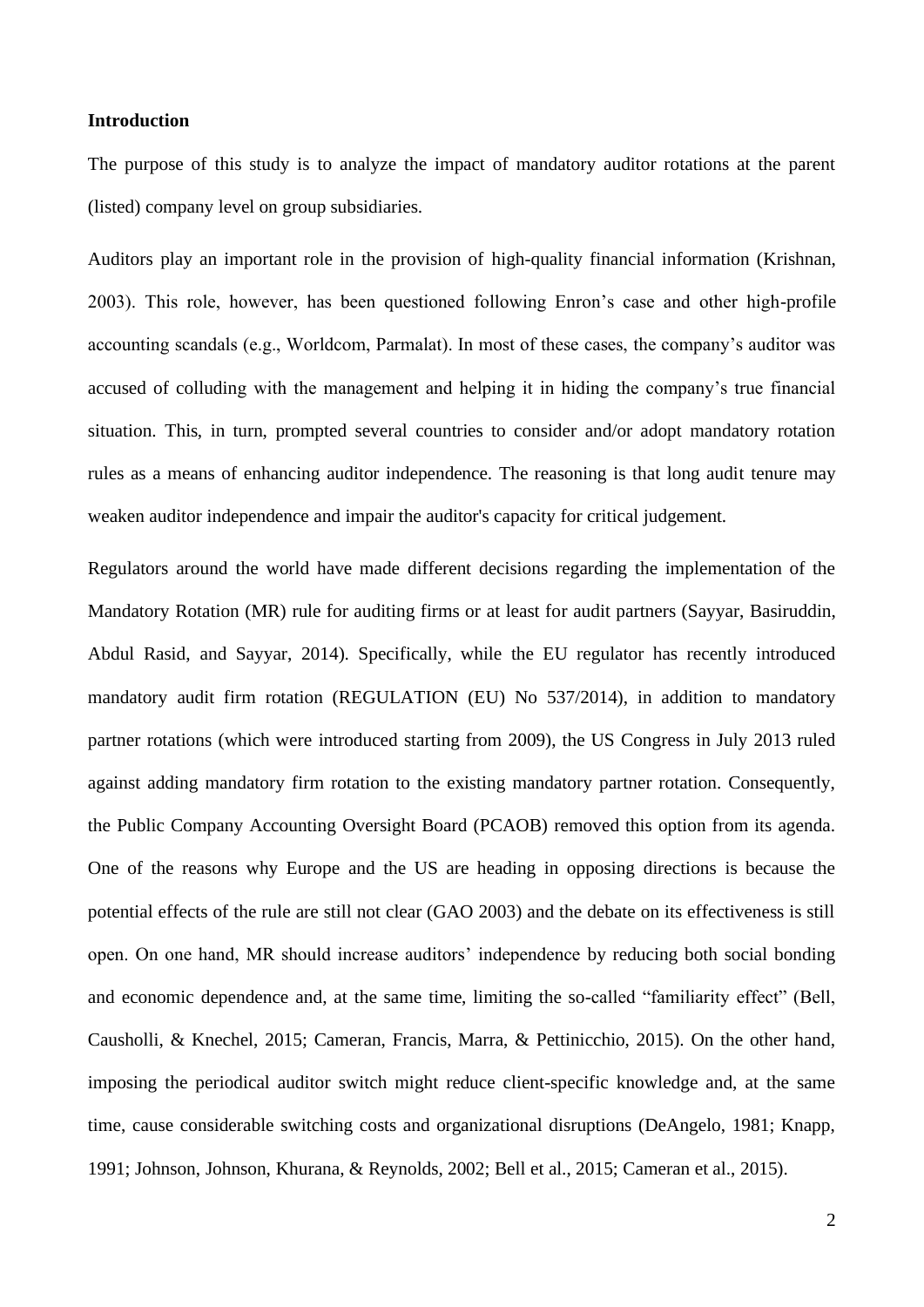The uncertainty around the actual effectiveness of the rule is exacerbated by the fact that empirical evidence on MR is scarce, and mixed. This is caused by two main problems. First, in most countries (U.S. included) where a policy of *mandatory partner rotation* is already in force, the names of the audit partner have only recently been disclosed in the audit opinions, making it difficult to empirically track mandatory partner rotations. Second, the impact of *audit firm changes* on financial reporting quality (Ghosh and Moon 2005; Johnson et al. 2002; Myers, Myers, & Omer, 2003) has been mainly studied in countries where audit firm rotations are voluntary. However, the results of these studies may not be able to be generalized to a mandatory rotation regime. Endogeneity issues may complicate the interpretation of the results of such studies (e.g., Bamber & Bamber, 2009; Lennox, 2014). A few papers examine the effects of mandatory partner rotations (e.g., Chi, Huang, Liao, & Xie, 2009, in Taiwan; Stewart, Kent and Routledge , 2016, in Australia; Sharma, Tany, and Litt, 2017 in USA), or mandatory and regulator-imposed firm rotations (e.g., Kim, Min, & Yi, 2004, in Korea; Nagy, 2005, following the demise of Arthur Andersen in US; Cameran et al., 2015; Cameran, Prencipe & Trombetta, 2016; and Corbella, Florio, Gotti, & Mastrolia, 2015, in Italy) and provide inconsistent results as to whether such rotations improve audit quality.

Moreover, the entire literature on MR has only examined the effects of mandatory rotations on listed parent companies, ignoring the potential impact that such a rule might have at the group level. Whenever the auditor of a listed company must switch according to the mandatory rotation rule, cascade effects on all the group subsidiaries may occur. The potential costs and benefits deriving from the rule, might therefore be either amplified or compensated when the range of analysis expands to the entire group.

To our knowledge, our study is therefore the first to provide empirical evidence on the actual effects of mandatory firm audit rotations at the group level, taking advantage of a unique research setting which is based in Italy. This is in fact the only country that has a long history of dual mandatory rotation (both firm and partner). The rule has been enforced at the firm level since 1975,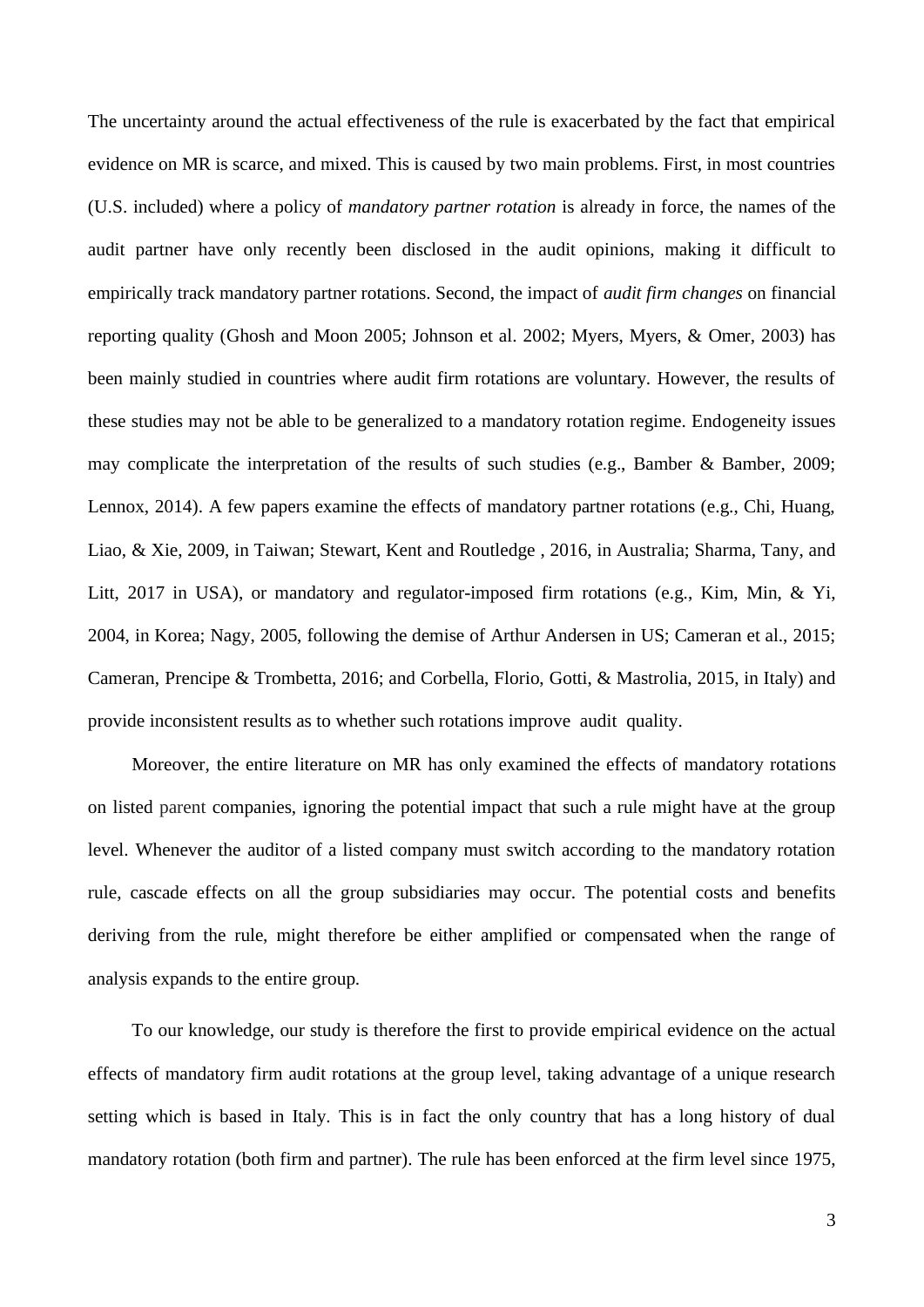imposing audit firm changes for listed companies every 9 years<sup>1</sup>.

Using this unique research setting, we first try to understand what type of switching implications the rule of auditing firm rotation has on the whole group. The mandatory rotation rule is enforced in Italy at the listed company level only. This means that group subsidiaries are not forced to rotate, even if they might decide to do so to be "aligned" with the parent company's decisions.

Specifically, we provide descriptive evidence on how often a rotation at the listed parent company level is followed by auditor switches at the subsidiary level. We do so also by differentiating between mandatory and voluntary rotations at the parent company level. These descriptive statistics would give an idea of whether mandatory auditor rotations at the listed parent companies have also direct "cascade" effects on group subsidiaries.

Second, we analyze the implications of auditor rotations on earnings quality of group subsidiaries. Previous literature has not yet reached a clear conclusion on whether audit rotations indeed increase audit quality of listed companies (Horton, Livne, & Pettinicchio, 2020; Cameran et al., 2016). However, we still do not know the effects of mandating periodical switches at the parent company level on earnings quality of their subsidiaries. We therefore analyze the impact on earnings quality of subsidiaries when an auditor rotation occurs. Specifically, we first analyze the impacts on earnings quality of a subsidiary when it changes its auditor because of an auditor change occurring at the listed parent company level (concurrent switch). Then, we compare the impact on earnings quality of subsidiaries when an auditor switch occurs due to a mandatory rotation or to a voluntary rotation at the listed company level.

Finally, we analyze the impact of auditor rotations on audit costs at the subsidiary level.

We find that concurrent switches positively affect earnings quality of subsidiaries. When splitting between mandatory and voluntary concurrent switches we find that the positive impact on earnings

<sup>&</sup>lt;sup>1</sup> Moreover, the Italian regulator introduced partner mandatory rotations for listed companies every 7 years, in line with the EU regulator, which has only recently introduced mandatory audit firm rotations in Europe, since 2016. Given that the rule imposes audit firm rotations every 10 years, however, the first effective rotations will take place starting from 2026.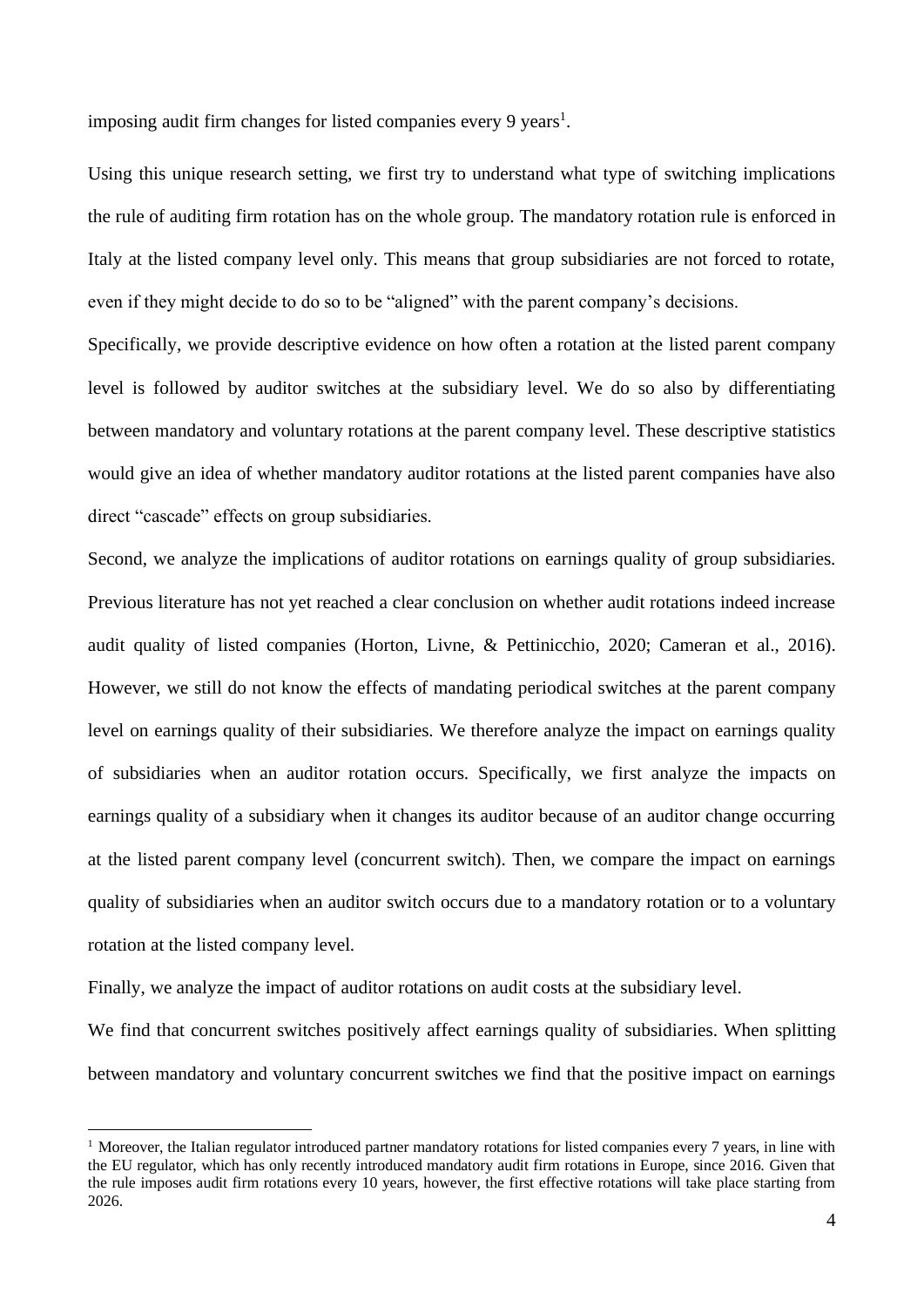quality is driven by mandatory concurrent switches. This result shows that imposing mandatory rotations at the parent listed company level has some positive externalities at the group subsidiary level.

We also find that concurrent switches, and especially those that come from a mandatory rotation at the parent level, reduce audit costs (measured by audit fees) at the subsidiary level.

We believe our study has three main potential contributions.

Firstly, we contribute to the literature on mandatory audit firm rotation rule, by showing, for the first time, the "complete picture" of the effects at the group level. As mentioned earlier, the debate about the actual costs and benefits of the rule is still open, and this is also confirmed by different approaches taken by regulators at the international level. We believe that being able to show the complete picture of the potential impacts of such a rule, not only on parent listed companies, but also at the subsidiary level, could help regulators, academics and professionals in assessing the actual implications of requiring periodical auditing firm switches. Specifically, our findings support the idea that mandatory rotations have (indirect) positive effects on group level subsidiaries.

Secondly, we contribute to the auditing literature on private companies. The great majority of the audit empirical literature simply assumes that auditing firms only include listed companies in their portfolio. As suggested by Lennox (2018) this potentially leads to large measurement errors, given that the majority of audits are conducted on private companies: "For example, Lennox and Li (2012) show that public companies account for only 1% of the total number of audits performed in the UK." (Lennox, 2018, p. 39).

Finally we can provide evidence for further studies on group audits and component auditors and on the effects of overlapping or different group auditors on earnings quality (Burke, Hoitash, and Hoitash l., 2020; Carson, Simnett, Trompeter, and Vanstraelen, 2021; Docimo, Gunn, Li, and Michas., 2021).

5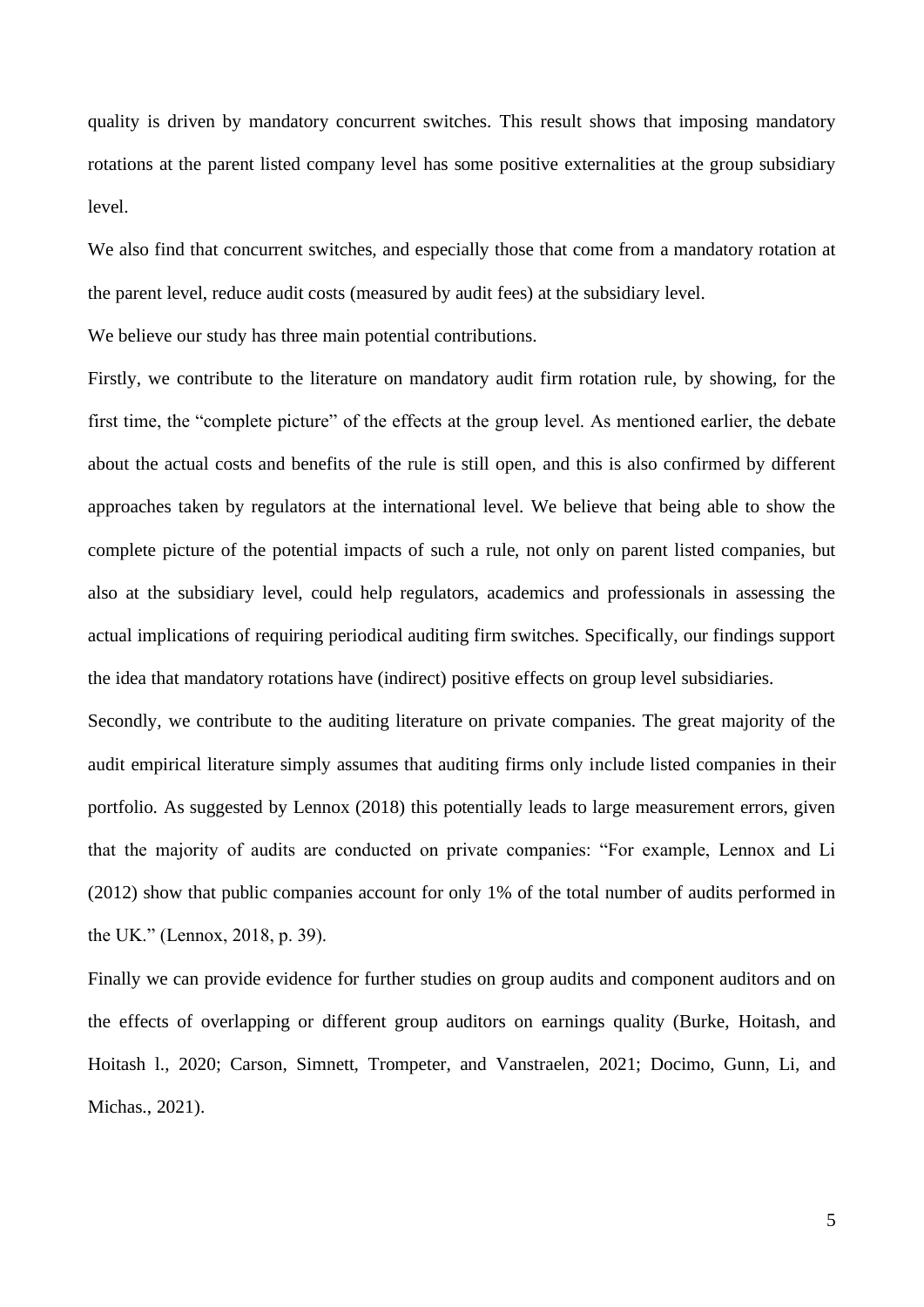#### **Literature review and hypotheses development**

As mentioned above, direct evidence on the effects of mandatory auditor rotations (firm or partner) is scarce and only refers to listed companies, mainly due to data limitation.

Few papers have analyzed the impact of mandatory audit firm rotations on audit quality and audit fees. Specifically, Horton et al. (2020) analyze the dual (i.e. both partner and firm) mandatory rotation regime in Italy, and try to assess the net benefit (cost), of audit firm rotation incrementally to partner rotation. The evidence from this paper suggests that while firm rotations seem not to provide positive incremental effects on earnings quality, partner rotation under the dual regime appears to improve both the earnings-based measures of audit quality, and market perception of earnings. Two other papers analyze the Italian environment to assess the impacts of mandatory audit firm rotations. Cameran et al. (2016) find that auditors become more conservative in the threeyear period preceding the mandatory rotation; Cameran et al. (2015) find that audit fees are initially significantly discounted by the incoming auditor, but then subsequent fees are abnormally higher and exceed the initial fee discount. Moreover, Cameran et al. (2015) find that audit quality is lower during the first period (3 years) of the new engagement. Kwon, Lin, & Simnett (2014) analyze the effects of mandatory firm rotations in South Korea and find similar effects to Cameran et al. (2016). Other papers have tried to derive the impact of mandatory audit firm rotations looking at audit quality before and after the implementation of the rule in Spain and South Korea. Specifically, Ruiz-Barbadillo, Gomez-Aguilar, & Carrera (2009) compare the likelihood of issuing going concern opinions for financially distressed companies within a mandatory rotation period (1991- 1994) and a voluntary rotation period (1995-2000) in Spain.<sup>2</sup> However, the paper fails to find any significant association between the quality of the audit and the application of the rule. Kim & Yi (2009) find evidence consistent with an improvement of audit quality after the implementation of the rule in South Korea. Except for this last paper, the evidence from past literature seems to

<sup>&</sup>lt;sup>2</sup> A rule imposing the mandatory audit firm rotation every nine years was present in Spain from 1988 but was never enforced because Spain abandoned it in 1995, which was only seven years after the regulation was introduced.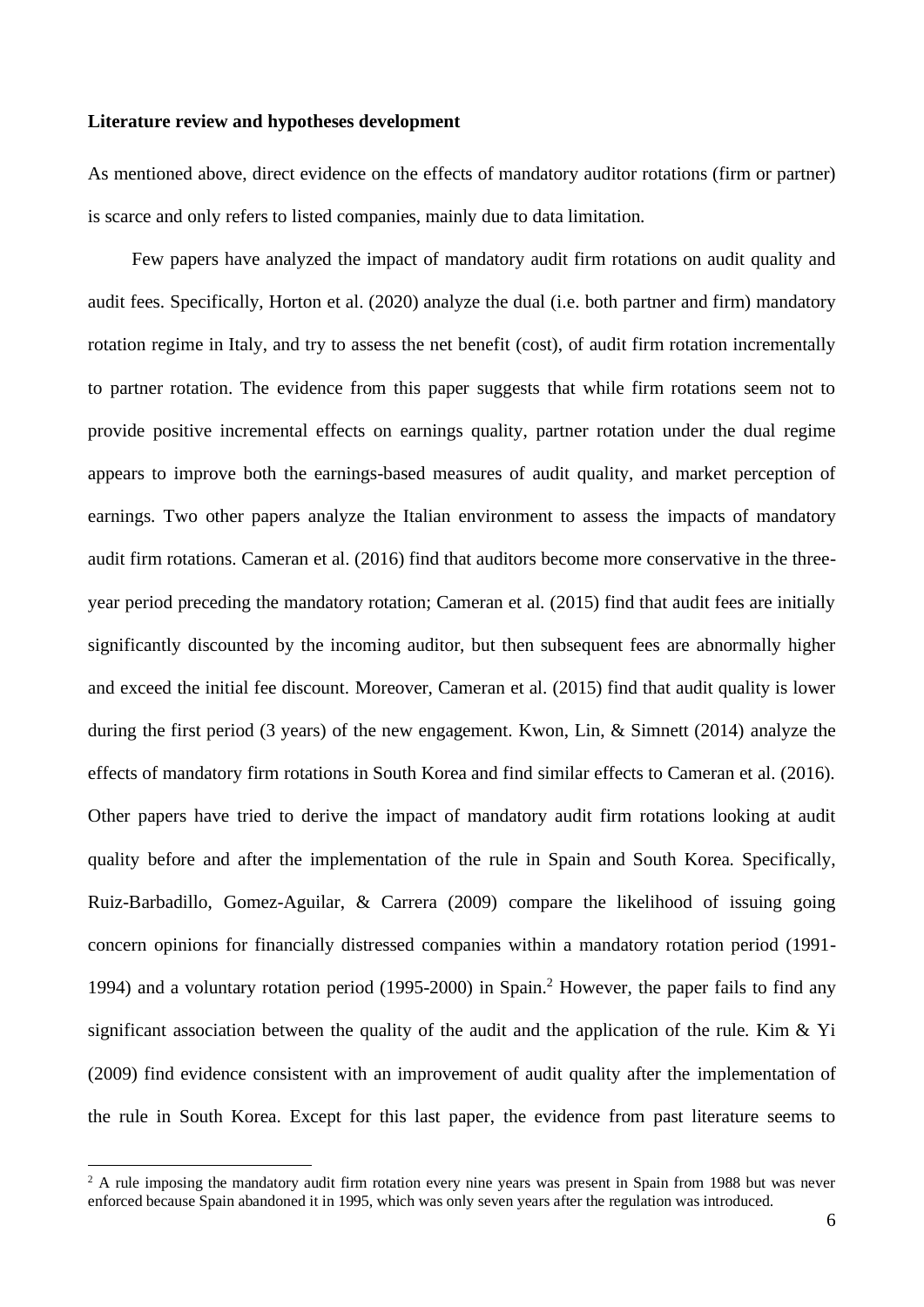suggest that while the rule is costly, it does not provide actual benefits in terms of increased audit quality.

One of the possible reasons for this is that while mandatory rotation is supposed to increase auditor independence, and ultimately audit quality, it also brings in potential threats. During the initial years of the engagement, the incoming auditor needs to get acquainted with the accounting systems, internal controls and processes of the new client, potentially missing material errors or even frauds. This is expected to be particularly true for larger and more complex engagements.

As noted earlier, the literature on auditor rotations has so far only analyzed listed companies<sup>3</sup>. Subsidiaries are typically smaller and less complex compared to parent listed companies and therefore it is reasonable to assume that this "unfamiliarity effect" would be less severe. On the other hand, however, reputational and litigation risks are usually less severe (Che et al., 2020, Johnstone and Bedard 2003) among private companies with the potential effect of reducing auditors' incentives to put efforts to ensure a high quality of audit services. It is also true that group auditors are responsible for the audit of the entire group, and therefore any potential threat at the subsidiary level should be carefully considered by the group level auditor. For all these reasons, it is not clear ex-ante if we can extend evidence obtained from prior literature on the impact of auditors' rotation on audit quality at the subsidiary level. The first objective of this study is to understand the impact on earnings quality of group subsidiaries coming from auditor rotations that are a consequence of an auditor rotation at the listed parent level (i.e. concurrent switches). We formulate therefore our first hypothesis in the null form:

H1: *Auditor switches at the subsidiary level which are concurrent to auditor switches at the parent (listed company) level do not affect earnings quality of subsidiaries.*

<sup>&</sup>lt;sup>3</sup> One of the very few exceptions is Knechel and Vanstraelen (2007), who analyzed the relation between audit tenure (and therefore not directly audit changes) and audit quality in Belgium private companies. Analyzing a sample of private financial distressed companies, the authors found that auditor tenure seems not to affect audit quality in a subsample of firms that went bankrupt, whereas auditor tenure negatively affects audit quality in a non-bankrupt sample.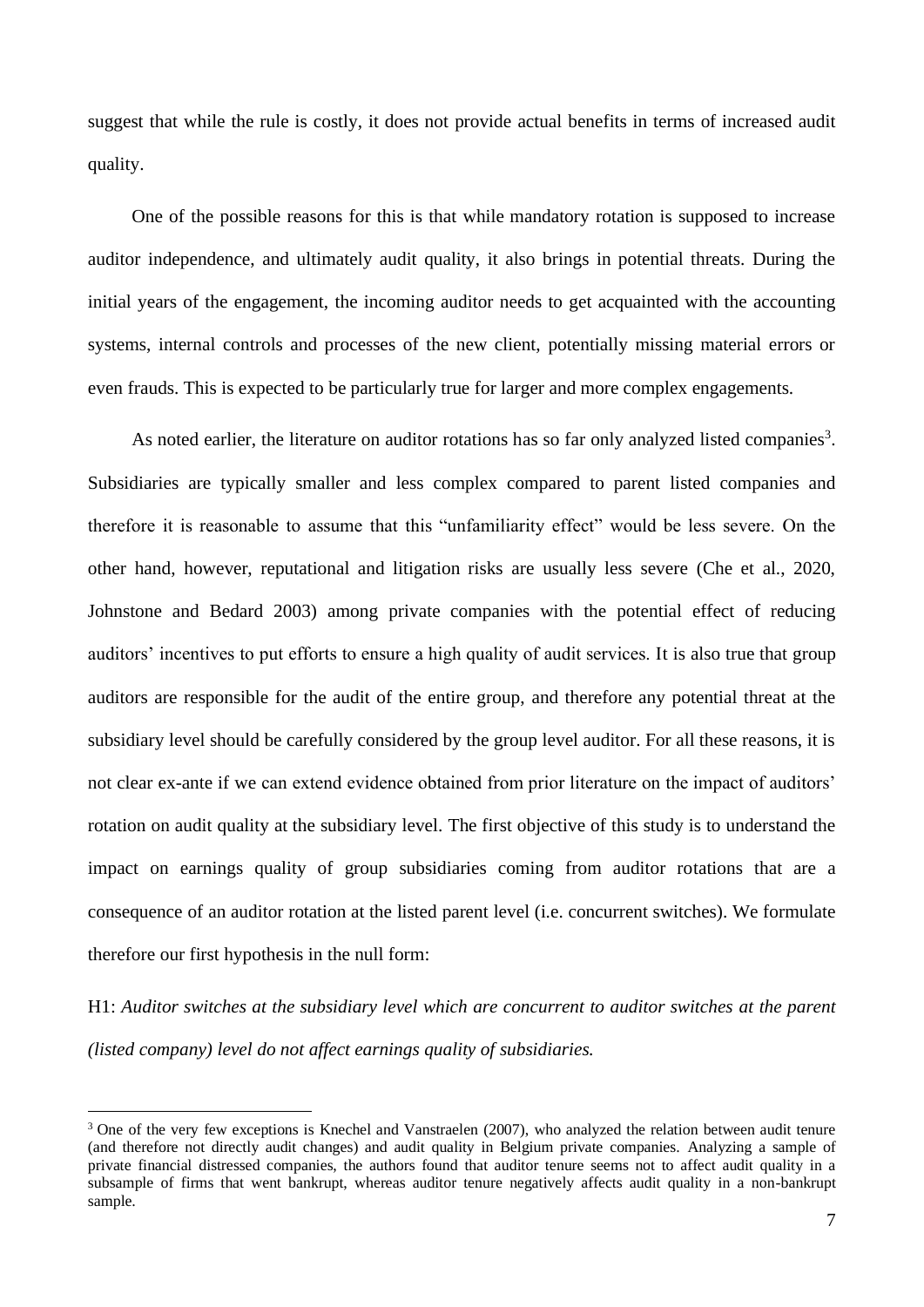Auditor rotations of the parent (listed) company may be mandatory (if the auditor change is imposed as a consequence of the mandatory rotation rule) or voluntary (if the auditor change is not imposed – i.e. the auditor is changed on a voluntary basis). Prior literature suggests that mandatory auditor rotations do not impact earnings quality of listed companies (Horton et al., 2020) while main evidence on voluntary rotations suggests a negative association between auditor switches and audit quality in the year of rotation or in the first years of engagement of the incoming auditor. Evidence from voluntary rotations, however, is not directly comparable with evidence from mandatory rotations, as conditions and incentives may be different and potentially impact the inference obtained (Horton et al., 2020; Cameran et al., 2016; Casterella & Johnston, 2013; Ewelt-Knauer, Gold, and Pott, 2012; Johnson et al., 2002; Kwon et al., 2014; Lennox, 2014).

Given that listed parent companies can switch their auditors either by a mandatory rotation rule or based on a voluntary choice, we can differentiate concurrent switches at the subsidiary level into two categories: Auditor changes that occur at the subsidiary level as a consequence of an imposed (mandatory) rotation at the listed company level (*mandatory concurrent switches*) and auditor changes that occur at the subsidiary level as a consequence of a voluntary rotation at the listed company level (*voluntary concurrent switches*). By doing so, we can observe any potential indirect effect of imposing mandatory rotations at the listed parent company level on group subsidiaries. As we do not have a priori expectations in terms of "cascade" effects of parent auditor rotations on subsidiaries switches, we formulate our second hypothesis as follows:

H2a: *Auditor switches at the subsidiary level which are concurrent to mandatory auditor switches at the parent (listed company) level do not affect earnings quality of subsidiaries.*

H2b: *Auditor switches at the subsidiary level which are concurrent to voluntary auditor switches at the parent (listed company) level do not affect earnings quality of subsidiaries.*

While one would expect that, on average, group subsidiaries would tend to align to auditor changes at the parent company level (i.e., concurrent switches), auditor changes happen at the subsidiary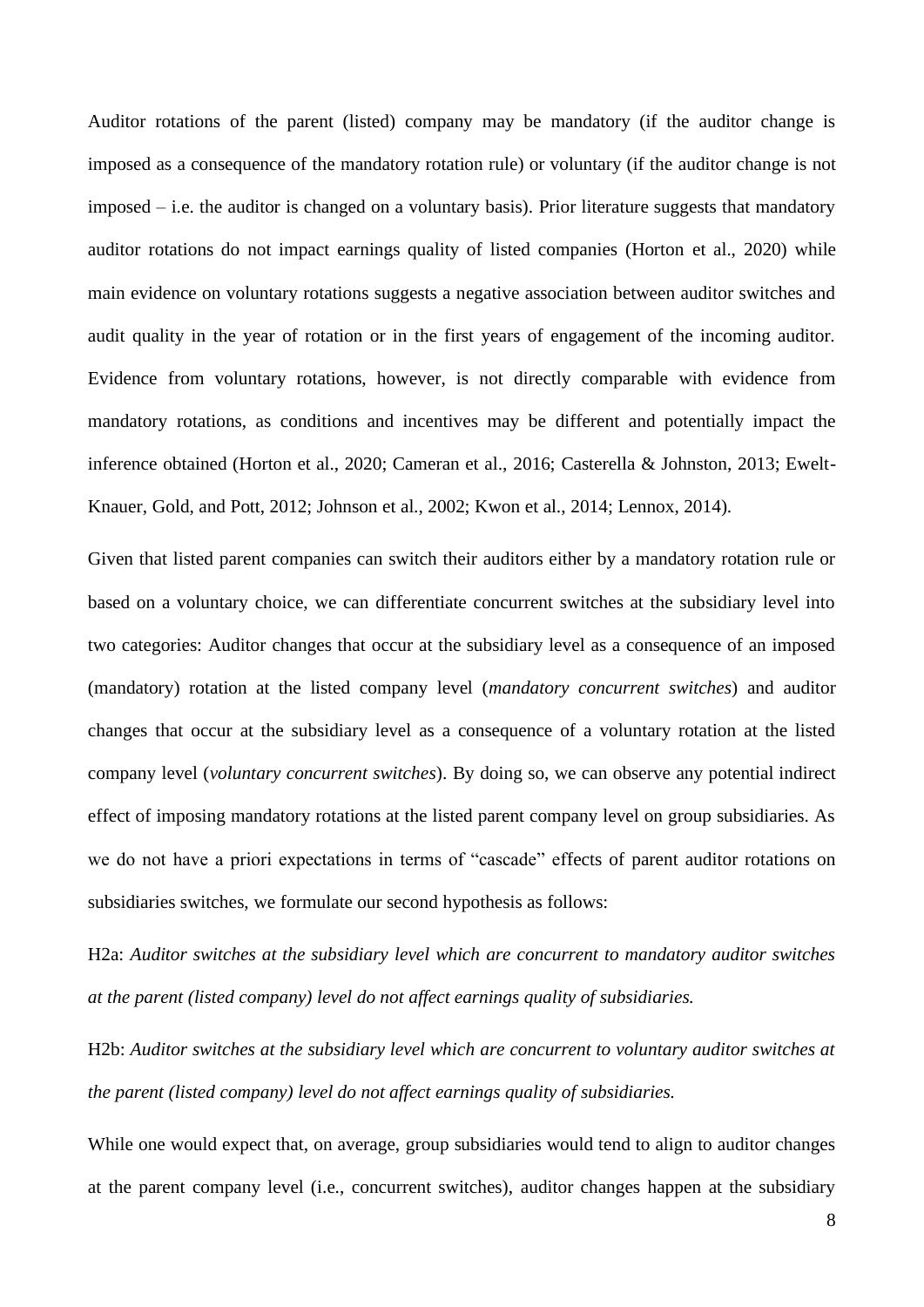level also independently from switches occurring at the group level. We believe that these types of auditor switches (*non-concurrent switches*) are different, in nature, compared to concurrent switches, where the decision to switch is somehow "imposed" by the parent. We are therefore interested to understand the impact of non-concurrent switches on earnings quality of group subsidiaries. Once again, not having an a priori expectation, we formulate our third hypothesis in the null form.

H3: *Auditor switches at the subsidiary level which are non-concurrent to auditor switches at the parent (listed company) level do not affect earnings quality of subsidiaries.*

Finally, we want to assess how parent auditor rotations can affect audit costs at the subsidiary level. Again, parent auditor rotations which cascade to the subsidiaries of the group might have different, and possibly, competing effects. On the one hand, any switch to a new auditor may disrupt clientspecific knowledge and lead to switching costs (Bell et al., 2015; Cameran et al., 2015), and this effect can be exacerbated when the decision to change the auditor comes from a parent decision rather than from a subsidiary specific need. Moreover, discerning between mandatory and voluntary audit rotations at the parent level, subsidiary rotations in response to a parent mandatory rotation rule might lead to higher switching costs, since the appointment of the auditor at the subsidiary level does not face market price competition. On the other hand, subsidiaries that switch auditor together with the parent company should face less coordination costs. Group audits, in fact, involve an active exchange of information between the parent's and subsidiary's auditors, the coordination of accounting rules to apply, consolidation adjustments, consolidation packages and the potential reassessment of the subsidiary auditor's work (Sunderland and Trompeter, 2017). Such additional costs should be reduced if the subsidiary changes auditor together with and in consequence of the parent company's switch (Carson et al., 2021).

Given the above competing arguments, we do not have a priori expectations, and formulate our fourth set of hypotheses in the null form.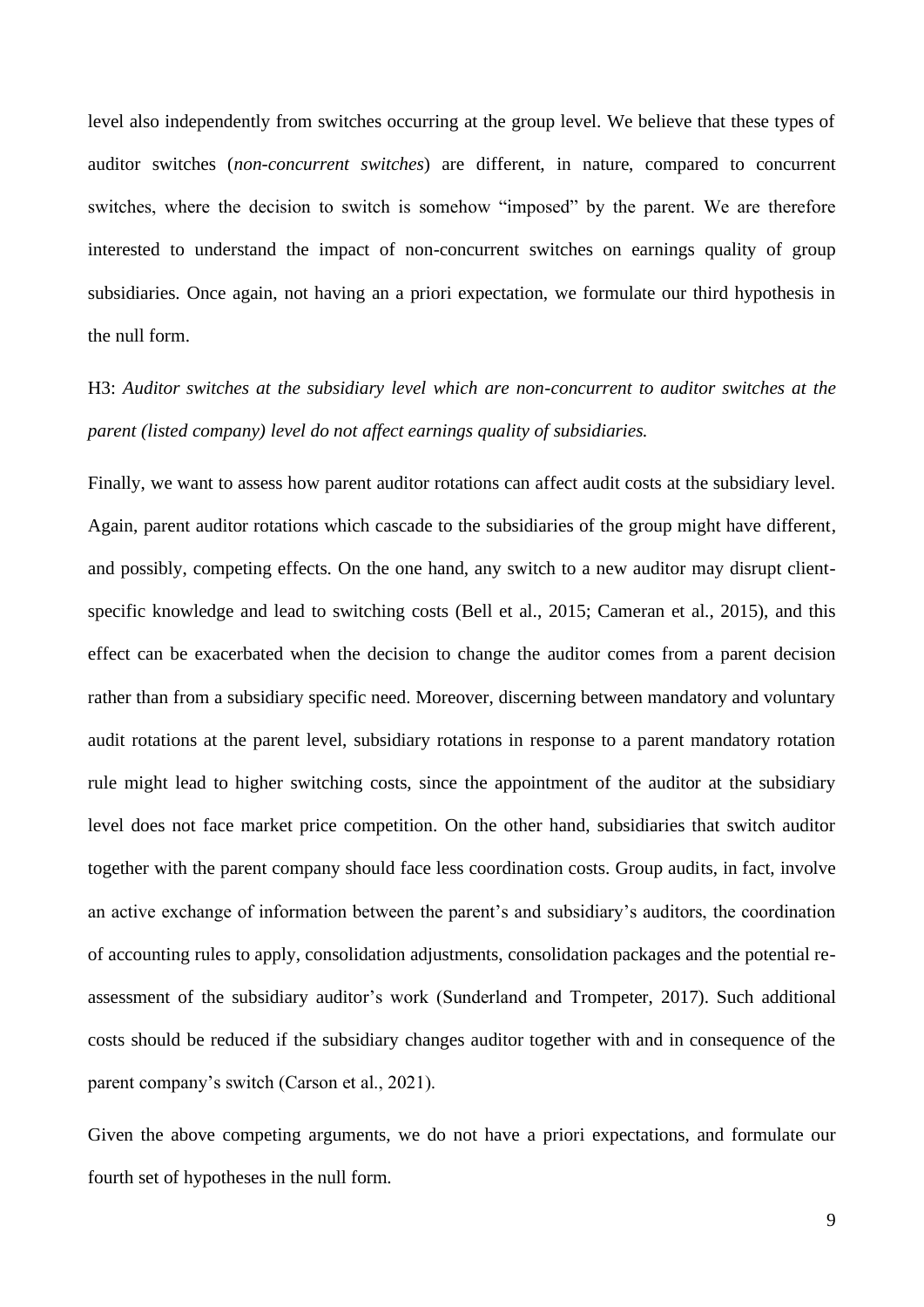H4: *Auditor switches at the subsidiary level which are concurrent to auditor switches at the parent (listed company) level do not affect audit costs of subsidiaries.*

H4a: *Auditor switches at the subsidiary level which are concurrent to mandatory auditor switches at the parent (listed company) level do not affect audit costs of subsidiaries.*

H4b: *Auditor switches at the subsidiary level which are concurrent to voluntary auditor switches at the parent (listed company) level do not affect audit costs of subsidiaries.*

#### **Methodology**

We first provide descriptive information on audit firm rotations at the subsidiary level. Specifically, we are interested in exploring how often a mandatory parent audit firm rotation implies a change at the subsidiaries' level. This would provide us with a first understanding of the overall impact of rotation rules on groups.

To understand the impact of parent rotations, and especially mandatory ones, on the earnings quality and audit costs of group subsidiaries we estimate the two following models:

- (1)  $X_{i,t} = \beta_1 + \beta_2$  SUB\_SWITCH<sub>i,t</sub> +  $\beta_3$  PARENT\_SWITCH<sub>i,t</sub> +  $\beta_4$  PARENT\_SWITCH<sub>i,t</sub> x  $SUB\_SWITCH_{i,t} + \beta_5 SIZE_{i,t} + \beta_6 ROA_{i,t} + \beta_7 LEV_{i,t} + \beta_8 GROWTH_{i,t} + \beta_9 CFO_{i,t} + \beta_{10} BIG_{i,t} +$  $\beta_{11}$ DIFF\_AUDITOR<sub>i,t</sub> +  $\beta_{12}$ LOSS<sub>i,t</sub> +  $\beta_{13}$ CURRENT<sub>i,t</sub> +  $\beta_{14}$  INV<sub>i,t</sub> + Year F.E. + Firm F.E +  $\dot{\epsilon}$ <sub>1.t</sub>
- (2)  $X_{i,t} = \beta_1 + \beta_2$  SUB\_SWITCH<sub>i.t</sub> +  $\beta_3$  M\_PARENT\_SWITCH<sub>i.t</sub> +  $\beta_4$  V\_PARENT\_SWITCH<sub>i.t</sub> +  $\beta_5$ SUB SWITCH<sub>i.t</sub> x M\_PARENT\_SWITCH<sub>i.t</sub> +  $\beta_6$  SUB\_SWITCH<sub>i.t</sub> x V\_PARENT\_SWITCH<sub>i,t</sub> + β<sub>7</sub> SIZE<sub>i,t</sub> + β<sub>8</sub> ROA<sub>i,t</sub> + β<sub>9</sub> LEV<sub>i,t</sub>+ β<sub>10</sub> GROWTH<sub>i,t</sub> + β<sub>11</sub> CFO<sub>i,t</sub> +  $\beta_{12}$  BIG<sub>i,t</sub>+  $\beta_{13}$  DIFF\_AUDITOR<sub>i,t</sub> +  $\beta_{14}$  LOSS<sub>i,t</sub> +  $\beta_{15}$  CURRENT<sub>i,t</sub> +  $\beta_{16}$  INV<sub>i,t</sub> + Year F.E.  $+$  Firm F.E +  $\epsilon i_t$

Where X is the vector of our dependent variables of interest depending on the hypothesis tested. When assessing the effect of audit rotations on earnings quality, X is replaced by a proxy for earnings quality in year t, calculated as the value of abnormal working capital accruals, AWCA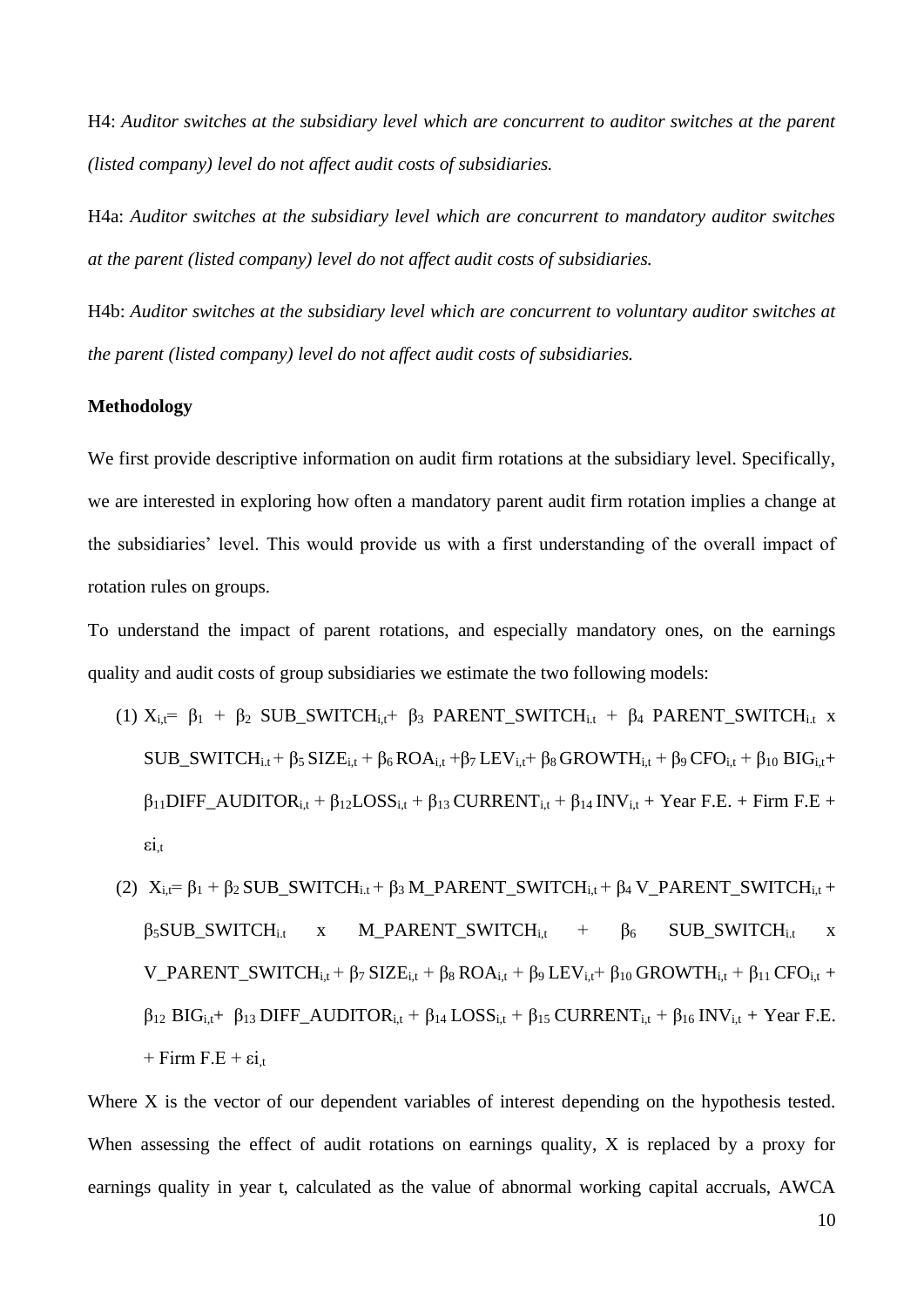(DeFond & Park, 2001), scaled by lagged total assets, which is determined as a function of working capital and current and lagged sales.

When assessing the effect of audit rotations on audit costs, X is replaced by the natural logarithm of audit fees paid by the subsidiary.

Our main independent variables of interest are three. SUB\_SWITCH, which is a dummy variable equal to 1 if there has been an audit firm rotation at the subsidiary level and zero otherwise. PARENT SWITCH, which is a dummy variable equal to 1 if there has been an audit firm rotation at the parent level and zero otherwise. SUB\_SWITCH x PARENT\_SWITCH, which is the interaction between the two. This model specification allows us to measure, respectively, the effects of non-concurrent subsidiary and parent switches, captured by the coefficients of SUB\_SWITCH and PARENT\_SWITCH. The interaction term, SUB\_SWITCH x PARENT\_SWITCH, instead measures the effect of concurrent switches.<sup>4</sup> We also note that out of the total number of concurrent switches, 99.5% are switches that make the subsidiary align with the auditor of the parent company. Only 0.5% of cuncurrent switches are towards auditors which are different from the parent's one. The interaction terms SUB\_SWITCH, M\_PARENT\_SWITCH and V\_PARENT\_SWITCH capture the effects of non-concurrent subsidiary, parent mandatory and parent voluntary switches, respectively. The interaction terms, instead, measure the effects of concurrent mandatory and voluntary switches.

In addition, we include several client and audit firm characteristics as control variables based on the results of prior literature. The size of the client firm (SIZE), which is calculated as the natural logarithm of total sales, as previous literature found that abnormal accruals are negatively related to firm size (Cameran et al., 2015; Johnson et al., 2002 and Cameran et al., 2016); Return on Assets (ROA), which is measured as Income Before Interests and Taxes over average total assets (Carcello & Li, 2013, Kothari Leone, and Wasley, 2005); Leverage (LEV), measured as Debt over total

<sup>&</sup>lt;sup>4</sup> We assume that if the switch at the subsidiary level is concurrent (i.e., in the same year) with the switch at the parent level, the subsidiary switch is a direct consequence of the parent switch.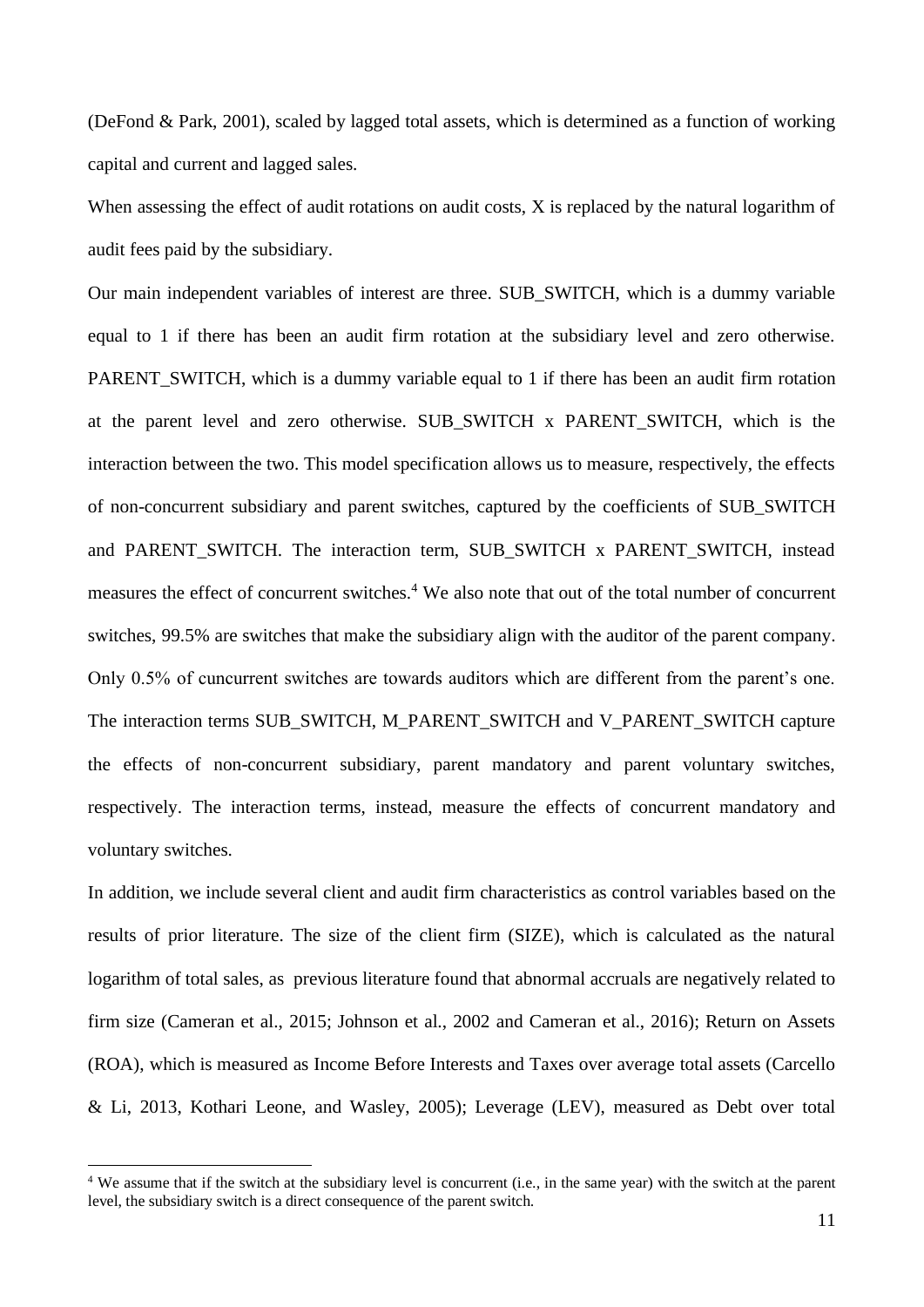Assets, since firms are often prone to manage earnings in order to avoid violation of debt covenants (Carey & Simnett, 2006; DeFond & Jiambalvo, 1994); firm growth (GROWTH), calculated as change in sales between period t and  $t - 1$ , divided by sales in year  $t - 1$ , which controls for the impact of growth on accruals (Carey & Simnett, 2006); operating cash flows (CFO) scaled by year t beginning total assets, that prior literature identifies as an accruals-free measure of performance (Carcello & Li, 2013; Davis, Soo, and Trompeter, 2009); Big-4 auditor indicator (BIG) (Becker, DeFond, Jiambalvo, and Subramanyam, 1998; Francis, Maydew, and Sparks, 1999), which is a dummy variable equal to 1 if the audit firm is a Big-4 audit firm (E&Y, PWC, KPMG, Deloitte), 0 otherwise; Different auditor (DIFF\_AUDITOR), which is a dummy variable equal to 1 if the subsidiary auditor is different from that of the parent company, in line with recent audit literature on the effects of different group auditors on earnings quality (Burke et al., 2020; Carson et al., 2021; Docimo et al., 2021); LOSS, which is a dummy variable equal to 1 if net income is negative in prior year, 0 otherwise, as firms reporting a loss in the previous year are more likely to engage in earnings management behaviors in order to avoid showing losses in the current financial year (Cameran et al., 2015; Carey & Simnett, 2006); current ratio (CURRENT), measured as current assets divided by current liabilities; inventory (INV), stock in year t scaled by total assets: both variables capture auditing complexity (Carey & Simnett, 2006).

In all regression models above, we also control for year and firm fixed effects and all regressions utilize robust variance estimates clustered at the individual firm level to control for potential bias in the estimates (Petersen, 2009). All continuous variables are winzorised at the top and bottom 1%.

#### **Sample Selection**

The sample selection is summarized in Table 1. We establish an initial sample of 246 listed nonfinancial companies quoted on the Milan Stock Exchange during the period 2007-2019 from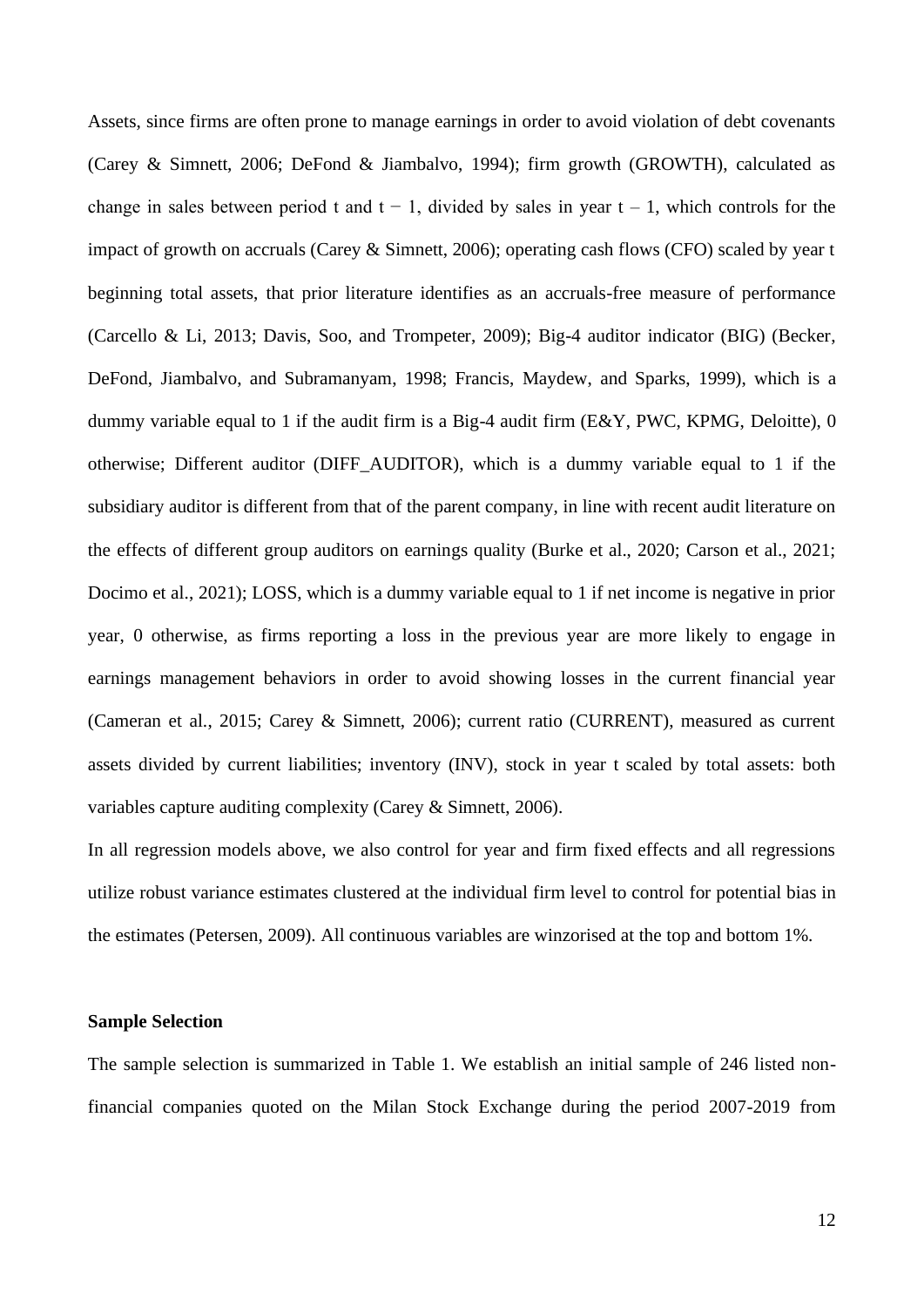Compustat Global.<sup>5</sup> Then, we use historical versions of the Orbis database from Bureau Van Dijk to identify the subset of companies that are at the apex of a corporate group. These companies, defined as corporate Global Ultimate Owners (GUO), are not controlled by other companies. For each firmyear from 2007 to 2019, we identify in Orbis all Italian subsidiaries owned either directly or indirectly with at least 50.01% of the voting rights. This leads to a sample of 182 GUOs with Italian subsidiaries and 2,685 unique subsidiaries, corresponding to 1,003 GUO-year observations and 9,161 Italian subsidiary-year observations. The use of the 50.01% control criterion is conservative – it defines a set of subsidiaries where control is unambiguous and hence where the subsidiary is relevant to the group auditor.

The primary data we use is from the Orbis database, supplemented by data hand-collected from annual reports. Orbis provides the group structure of each GUO, including the number of subsidiaries within the group and the name and identifiers for each entity. We then collect subsidiary auditor identities and financial statement data. Auditor identity information might not be available for all companies; data are sometimes missing because companies might be exempt from mandatory filing or audit due to size, ownership, or materiality criteria. Hence, we were unable to achieve a complete mapping of subsidiaries and their auditors for some corporate groups.

After dropping observations with auditor and financial missing data and observations which belong to the financial industry (sic-codes 6000-6999), our final sample comprises 163 unique listed GUOs and 870 GUO-year observations, covering 1,126 unique subsidiaries and 4,163 subsidiary-year observations.

<sup>&</sup>lt;sup>5</sup> Representing approximately 70% of total market capitalization during the period examined. We start from 2007 since the historical versions of Orbis Bureau van Dijk, our primary source to identify the group's consolidation perimeter, are available from 2007 onwards.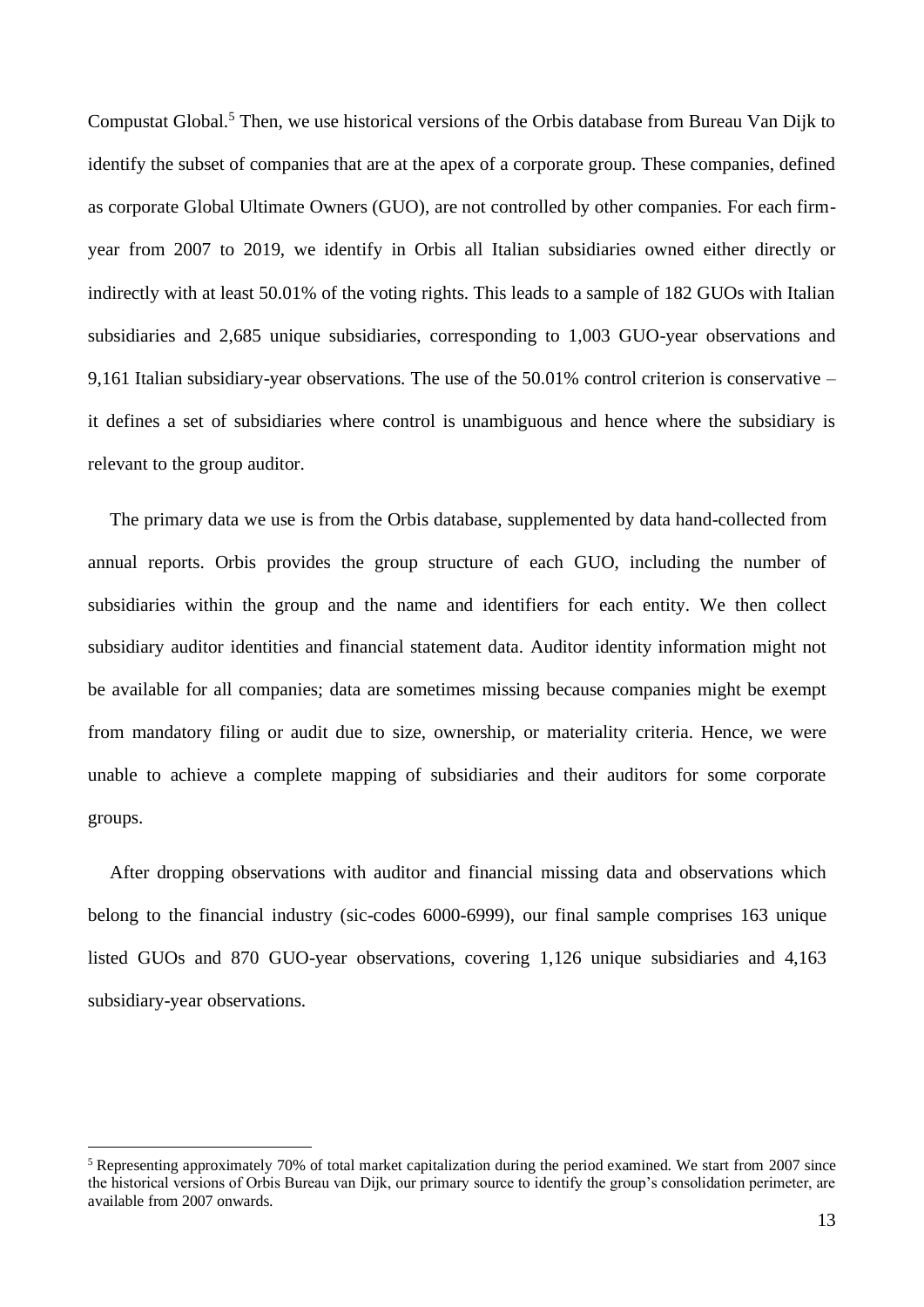#### **Results**

#### *Descriptive statistics*

Panel A of Table 2 reports the descriptive statistics of all the variables in our models. Our measure of earnings quality (AWCA) has a mean (median) value of 0.023 (0.0001), which is smaller than values reported in prior literature (Horton et. al, 2020; Cameran et al. 2015) and is consistent with conservative accounting. Subsidiaries pay an average (median) of 26 (22) thousand Euros of audit fees in one year.

Subsidiary switches occur in 16.8% of our subsidiary-year observations (mean SUB\_SWITCH is 0.168). Of these subsidiary switches, 9.6% occur concurrent with a parent switch (mean value of SUB SWITCH x PARENT SWITCH is 0.096), while 7.2% are non-concurrent. We furtherly discriminate concurrent switches in concurrent mandatory switches, which account for 9.2% of the sample (mean value of SUB SWITCH  $x$  M PARENT SWITCH is 0.092), and concurrent voluntary switches, which account for only 0.4% (mean value of SUB\_SWITCH x V\_PARENT\_SWITCH is 0.004).

In terms of year-observations, total switches are 701. Of these, 57% are concurrent switches (398) and 43% are non-concurrent (303). Among concurrent switches, 382 are mandatory (96% of concurrent switches) and 16 are voluntary (4% of concurrent switches).

As for the control variables, most of the subsidiaries in our sample are audited by Big-4 audit firms (72%), about 35% report a prior loss, have an average ratio of debt to total assets (LEV) of 0.709, and show a median sales growth of 17% (about 0.42 on average). The average ROA is positive  $(0.029)$  as well as the median  $(0.032)$ . Operating cash flow is also positive (mean = 0.077).

Panel B of Table 2 reports the distribution of concurrent switches, both mandatory and voluntary and non-concurrent switches by year for the 2007-2019 period. The Table shows a concentration of switches in 2012.

Table 3 presents the pairwise Pearson correlation matrix. Overall, most correlation coefficients on our main variables of interest are insignificant, except from the correlations between concurrent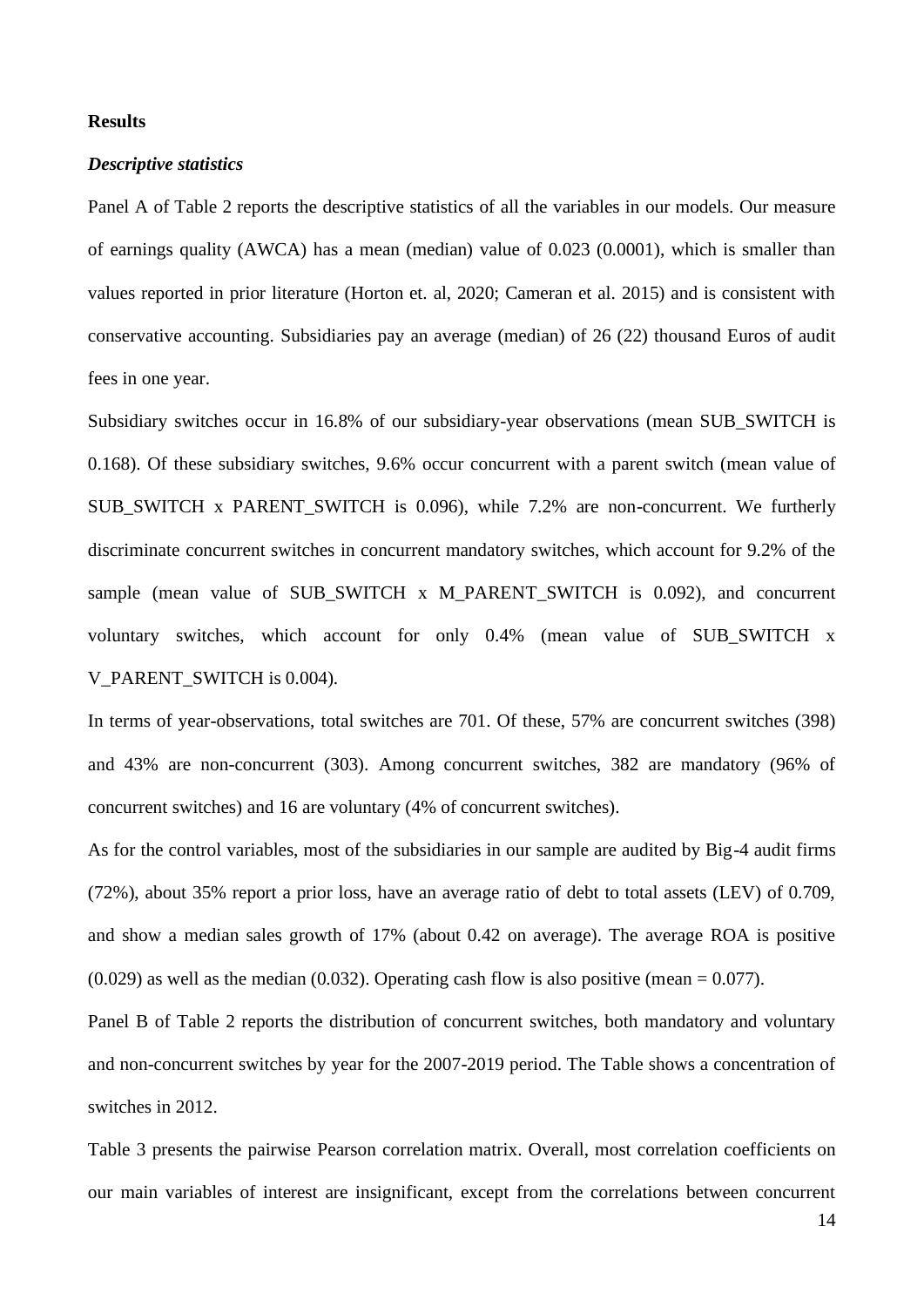switches, captured by SUB SWITCH x PARENT SWITCH, and fees, which is negative and significant at the 1 percent level. Among concurrent switches, are mandatory ones (captured by SUB\_SWITCH x M\_PARENT\_SWITCH) that drive the negative correlation. Concurrent switches also show a negative correlation with AWCA, although not significant.<sup>6</sup>

The other correlations with control variables are often significant but of low magnitude, suggesting that multicollinearity is not likely to be a significant issue in our multivariate analysis. We also performed VIF factor analysis on our regressions and no one of the variables exceed the critical value of 10.

#### *Regression Models*

Results from model (1) and (2) when assessing the impact on earnings quality are presented in Table 4. Column 1 presents the results when we do not distinguish the type of parent auditor rotations, while column 2 presents results when distinguishing between mandatory and voluntary parent auditor rotations. First of all, what we observe in column 1 is that there is a significant interaction effect between subsidiaries and parent switches. Switches at the subsidiary level that are not concurrent with a parent switch and switches at the parent level that are not concurrent with a subsidiary switch do not affect the earnings quality of subsidiaries. Specifically, the coefficient on SUB SWITCH (0.071) and the coefficient on PARENT SWITCH (0.139) are both insignificant (p-value>10%). However, the coefficient on the interaction SUB\_SWITCH x PARENT\_SWITCH, which captures concurrent switches, is instead negative  $(-0.249)$  and significant at the 5 percent level.

When distinguishing between types of parent switches in column 2, we continue to observe that non-concurrent switches do not affect the earnings quality of the subsidiaries. Instead, are mandatory concurrent switches which most significantly affect the earnings quality of subsidiaries

<sup>&</sup>lt;sup>6</sup> Unlike for multivariate regressions, we cannot interpret SUB SWITCH and PARENT SWITCH correlations as capturing non-concurrent switches, since the interaction term cannot extract the concurrent switches effect in a univariate correlation analysis. Here, the two variables only capture the effect of a subsidiary (parent) switch unconditional from a parent (subsidiary) switch.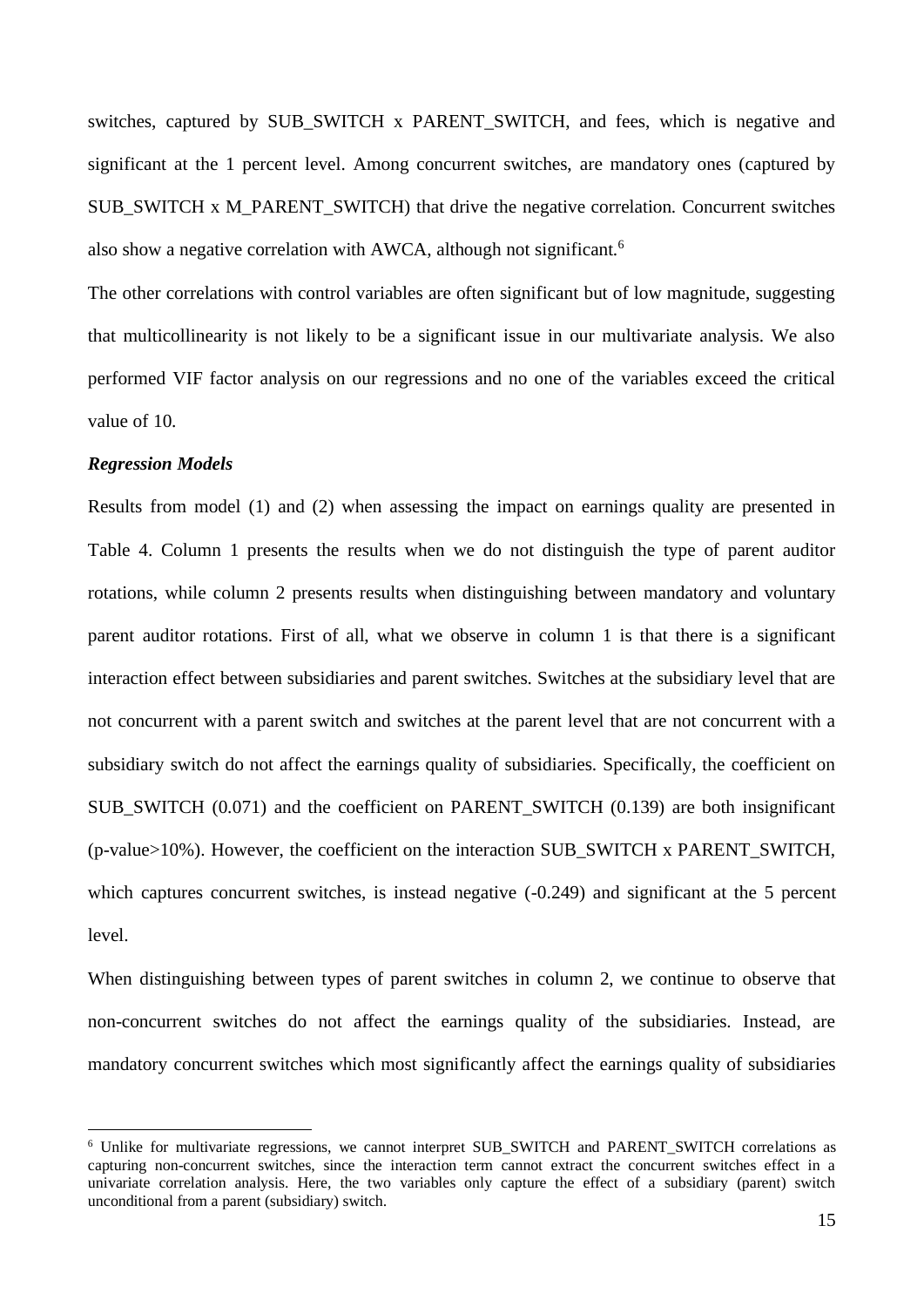$(coeff=-0.246, p-value<0.05)$ , while voluntary concurrent switches are only marginally significant  $(coeff=0.339, p-value<0.10).$ 

Overall, these results suggest that earnings quality of subsidiaries increases when the latter rotate their auditors concurrently with their parent companies. First, being subsidiaries on average smaller and less complex compared to listed parent companies, the potential negative impacts associated with auditor switches deriving from the lack of client-specific knowledge of the new incoming auditor seem to be mitigated. Second, even if subsidiaries are not subject to mandatory auditor rotations, concurrent rotations are most likely the result of "imposed" rotations from the parent rather than a voluntary choice of the subsidiary itself. For this reason, it seems less likely that concurrent switches at the subsidiary level are driven by the so-called "opinion shopping" strategy (i.e., look for more complacent auditors). More interestingly, the increase in earnings quality coming from concurrent switches are mainly driven by mandatory concurrent switches. This result suggests that mandatory rotations enforced at the parent company level have indirect positive effects on earnings quality of controlled subsidiaries.

With reference to control variables, we notice that, consistently with prior literature, size and operating cash flows are negatively related to earnings quality, while ROA and growth are positively related to abnormal working capital accruals. We also note that variable DIFF\_AUDITOR is positively related to earnings quality, possibly suggesting increased auditor's conservatism in case of a subsidiary audited by a different auditor (Carson et al., 2021).

In table 5 we present the results from model (1) and (2) when assessing the impact on audit costs.

Again, column 1 presents the results when we do not distinguish the type of parent auditor rotations, while column 2 presents the results when distinguishing between mandatory and voluntary parent auditor rotations. From column 1 we observe that, similarly with the results on earnings quality, only concurrent switches affect audit fees paid by subsidiaries. The coefficient on the interaction term SUB SWITCH x PARENT SWITCH is negative (coeff=-0.184) and statistically significant at the 5 percent level. When distinguishing between types of parent switches

16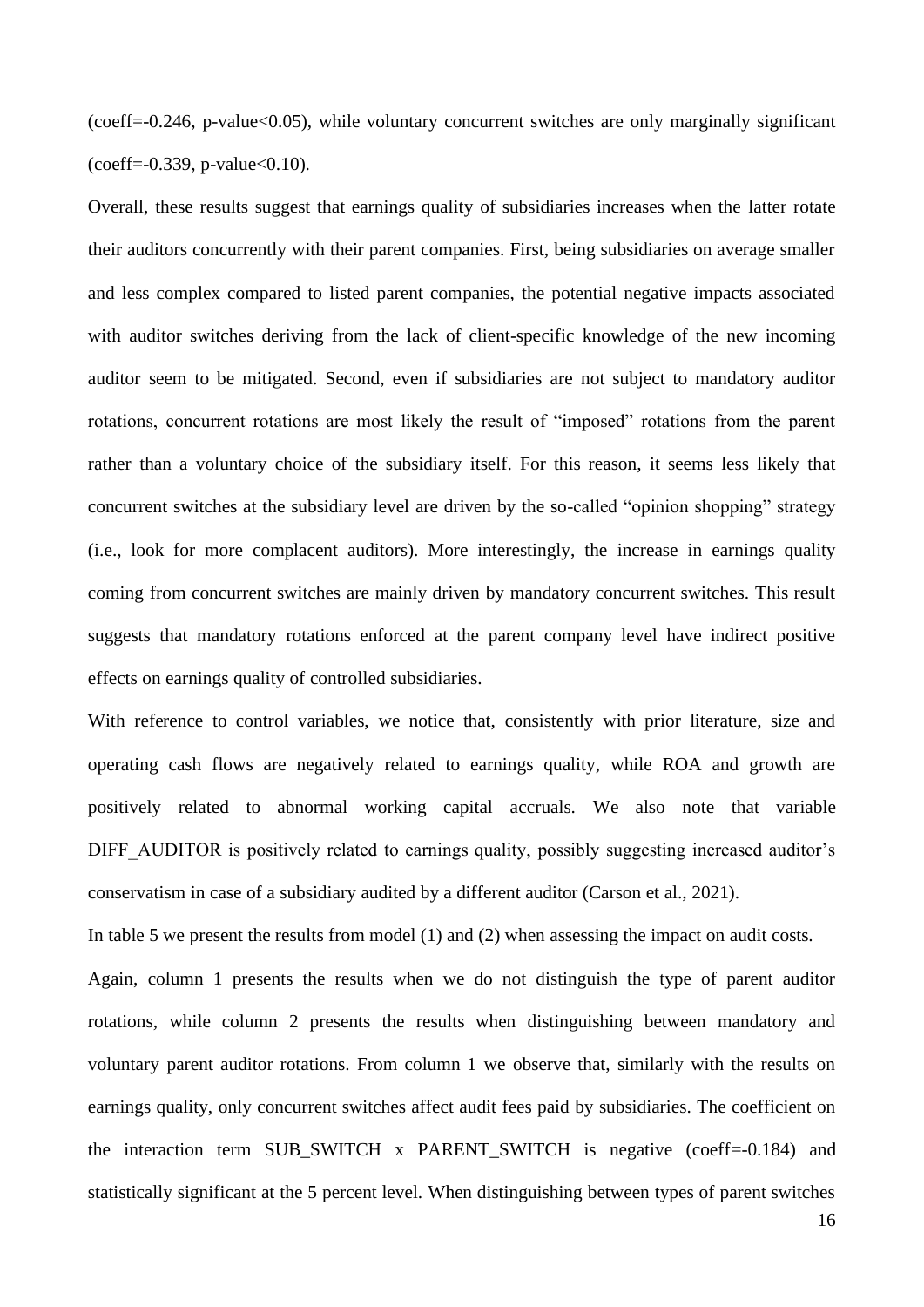in column 2, we observe that non-concurrent switches show a positive coefficient (0.203) although marginally significant at the 10 percent level, while non-concurrent mandatory switches show no significant effect. The same is true for non-concurrent subsidiary switches. Instead, unlike nonconcurrent switches, concurrent switches reduce audit fees paid by subsidiaries, and this is especially true for mandatory concurrent switches (coeff=-0.184, p-value  $< 0.05$ ).

The above results are consistent with the reduction of coordination costs between the parent's and subsidiaries' auditors when concurrent switches occur.

#### *Cross-sectional tests*

In this section, we aim at gauging a better understanding of the effects of audit rotations on group subsidiaries. Specifically, we look at both subsidiaries and group characteristics which we believe can shape the relationship between audit rotations, earnings quality and audit costs. We first look at the relative size of subsidiaries compared to the group. Table 6 shows the results of splitting our AWCA and audit fees models between subsidiaries whose size relative to the group is above (below) the sample median.<sup>7</sup> In all our cross-sectional analyses, we do not furtherly distinguish between mandatory and voluntary parent rotations since we do not have enough voluntary rotations in the cross-section.<sup>8</sup> We find that concurrent switches increase earnings quality and decrease audit costs only in the sub-sample of larger subsidiaries (coeff= $-0.363$ , p-value $< 0.1$ ). This is consistent with larger, and possibly more complex subsidiaries, leading to high reputational concerns for parent auditors. Hence, concurrent audit rotations in bigger subsidiaries should lead to higher audit effort and higher audit quality. Concurrent switches in bigger subsidiaries also lead to cost savings  $(coeff=0.253, p-value<0.05)$ , which is consistent with benefits from coordination and homogenization of audit procedures on bigger and possibly more complex subsidiaries.

We then look at complexity measured at the group level. In fact, parent auditors, regardless of whether they also audit the subsidiaries of the group, bear the entire audit risk on the group

<sup>&</sup>lt;sup>7</sup> The median relative size of subsidiaires, calculated as subsidiary total assets over group total assets is 0.01256.

<sup>8</sup> On 639 parent-year switches, only 28 are voluntary.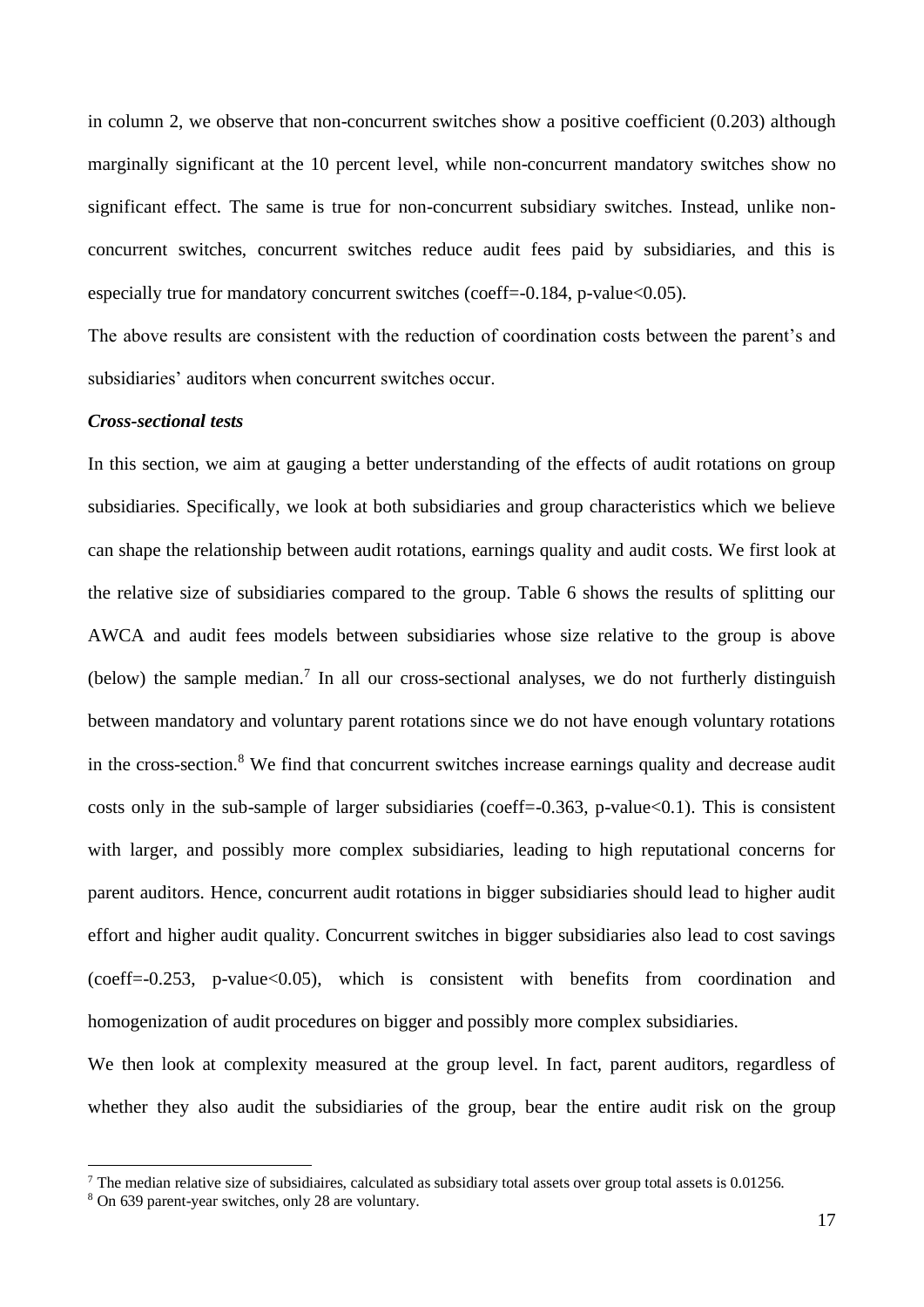consolidated financial statements, audit risk which increases with the complexity of the group. In table 7, we split our AWCA and audit fees models between groups whose number of subsidiaries are above(below) the sample median.<sup>9</sup> We find, as expected, that the increase in earnings quality and decrease in audit costs of concurrent switches is concentrated in complex groups (coeff=-0.422 and coeff=-0.360, p-values<0.01 in the AWCA and fee analysis, respectively). As expected, complex groups benefit more for parent audit rotations which are cascaded to subsidiaries, due to the alignment of audit incentives and audit procedures.

We also split our sample based on the auditor characteristics, namely the identity of the auditor (Big4 vs non-Big 4) and the industry specialization of the auditor.<sup>10</sup> Interestingly, we find that auditor characteristics play a role on audit costs, but not on earnings quality. Results (untabulated) show that concurrent switches reduce audit fees when the auditor is a Big4 audit firm and when it is an industry specialist. Big 4 auditors and industry specialists should have more means and resources in coordinating and performing the audit of both parent and group subsidiaries compared to non-Big 4 and non-specialist auditors, which instead might charge more costs due to the "unfamiliarity" with the new client. Nevertheless, audit effort and reputational concerns might be high regardless of the auditor characteristics when concurrent switches occur, potentially explaining why we fail to find differences in terms of earnings quality.

#### *Robustness checks*

We check the robustness of our results to alternative proxies of earnings quality.

Specifically, we use the issuance of modified opinions as an alternative proxy for earnings quality. To this purpose, we estimate the following probit model, with standard errors clustered at the subsidiary level:

(3) P(M\_OP=1) =  $\beta_1$  +  $\beta_2$  SUB\_SWITCH<sub>i,t</sub> +  $\beta_3$  PARENT\_SWITCH<sub>i,t</sub> +  $\beta_4$ PARENT\_SWITCH<sub>i.t</sub> x SUB\_SWITCH<sub>i.t</sub> +  $\beta_5$  SIZE<sub>i,t</sub> +  $\beta_6$  ROA<sub>i,t</sub> +  $\beta_7$  LEV<sub>i,t</sub> +  $\beta_8$  GROWTH<sub>i,t</sub>

<sup>9</sup> Median number of subsidiaries is 51.

<sup>&</sup>lt;sup>10</sup> Industry specialization is based on market share in a specific industry-year. The auditor who earns more audit fees in a specific industry-year is considered an auditor specialist.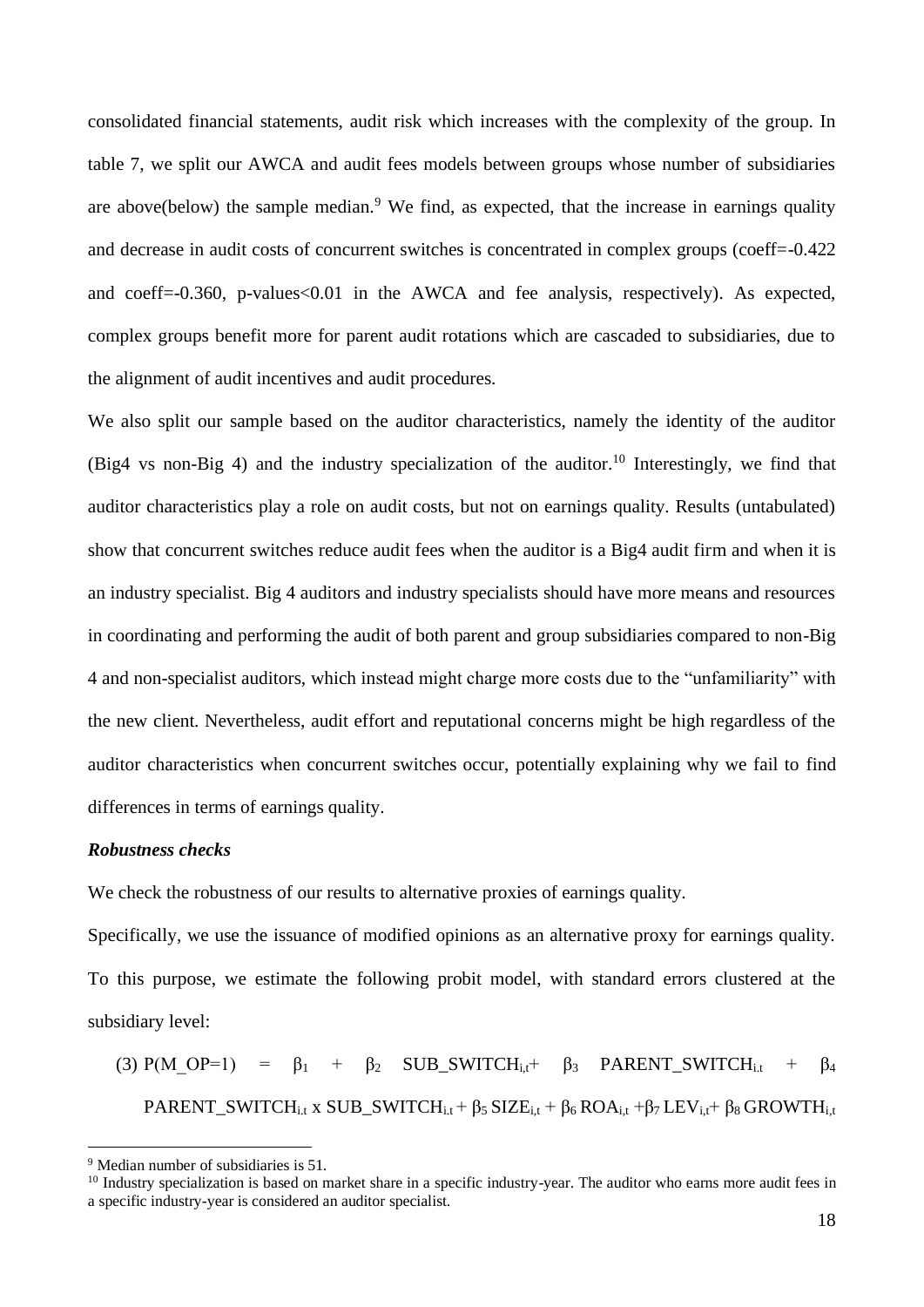$+ \beta_9 \text{CFO}_{i,t} + \beta_{10} \text{BIG}_{i,t} + \beta_{11} \text{DIFF\_AUDITOR}_{i,t} + \beta_{12} \text{LOSS}_{i,t} + \beta_{13} \text{ CURRENT}_{i,t} + \beta_{14} \text{INV}_{i,t}$ + Year F.E. + Industry F.E +  $\varepsilon i_{\text{t}}$ 

(4) 
$$
P(M\_OP=1) = \beta_1 + \beta_2
$$
 SUB\_SWITCH<sub>i,t</sub> +  $\beta_3$  PARENT\_SWITCH<sub>i,t</sub> +  $\beta_4$   
\nPARENT\_SWITCH<sub>i,t</sub> x SUB\_SWITCH<sub>i,t</sub> +  $\beta_5$  SIZE<sub>i,t</sub> +  $\beta_6$  ROA<sub>i,t</sub> + $\beta_7$  LEV<sub>i,t</sub> +  $\beta_8$  GROWTH<sub>i,t</sub>  
\n+  $\beta_9$  CFO<sub>i,t</sub> +  $\beta_{10}$  BIG<sub>i,t</sub> +  $\beta_{11}$  DIFF\_AUDITOR<sub>i,t</sub> +  $\beta_{12}$  LOSS<sub>i,t</sub> +  $\beta_{13}$  CURRENT<sub>i,t</sub> +  $\beta_{14}$  INV<sub>i,t</sub>  
\n+ Year F.E. + Industry F.E +  $\varepsilon i_{,t}$ 

We employ a probit model since our dependent variable, M\_OP, is a dummy variable which takes the value of 1 if the subsidiary receives a modified opinion in year t and zero otherwise. Since the issuance of modified opinions is a rare event (only 1.4% of our sample receives a modified opinion), the use of firm fixed effects is not feasible. This motivates our use of industry fixed effects instead. Results are reported in table 8 and are consistent with our main analyses. Concurrent switches (coeff=-1.150), and especially mandatory ones (coeff=-1.167), significantly reduce the probability to receive a modified opinion (p-value <0.01). On the contrary, non-concurrent switches (regardless of whether they come from a subsidiary or from a parent switch) significantly increase the probability to receive a modified opinion at the 5 percent level.

We also re-estimate model (1) and (2) using the absolute value of AWCA. Results are reported in table 9 and are consistent with our main results using signed AWCA, except for the significance of concurrent switches, which drops to the ten percent level in both model specifications.

#### **Conclusions**

Literature on auditor changes has mainly focused on listed companies and evidence mainly suggests that auditor switches are not associated, on average, with increased earnings quality. In groups of companies, changes at the parent company level are usually followed by changes at the subsidiary level, as controlled companies usually "adapt" to group decisions. In this study, we analyze the impact of auditor rotations at the parent (listed) company level on subsidiaries. Specifically, we first analyze the impact of auditor changes in subsidiaries that occur concurrently to auditor changes at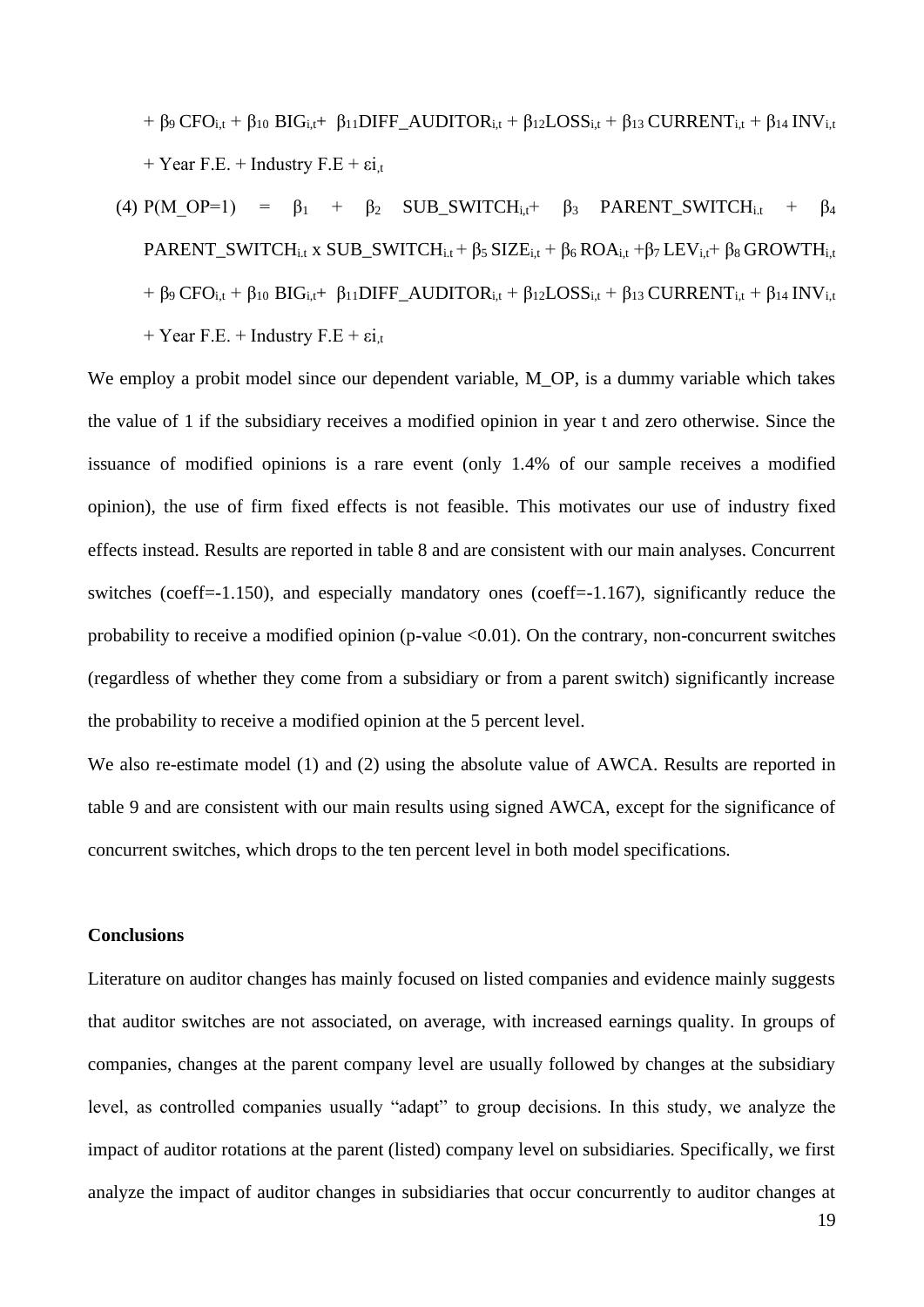the listed parent company level. Our study confirms that concurrent switches are more frequent than non-concurrent changes. We find that, on average, concurrent auditor switches are associated with increased earnings quality of subsidiaries. We interpret this result as consistent with the view that the potential threats on audit quality deriving from the lack of client specific knowledge of the incoming auditor tend to be less severe in less complex and smaller clients (as subsidiaries) compared to listed parent companies. Moreover, as we believe that concurrent changes are the results of a decision taken at the group level (and not generally at the subsidiary level) it is less likely that these types of rotations are driven by opinion shopping motives.

Secondly, we split concurrent rotations into those that are most likely the consequence of mandatory rotations at the listed parent company level (mandatory concurrent rotations) and those that are the effect of voluntary rotations at the listed parent company level (voluntary concurrent rotations). We find that the positive impact on earnings quality of subsidiaries is mainly driven by imposed (i.e., mandatory) rotations. This suggests that imposing mandatory rotations at the parent company level, has positive indirect effects on subsidiaries, even when they are unlisted and therefore not subject to the mandatory rotation rule. Given that unlisted companies represent in the EU more than 75% of the European GDP (Ecoda, 2020) and more than one-half of the FDP in the US (Hope, Thomas, and Vyas, 2013), we believe that this result should be of interest for regulators at the international level.

We finally find that concurrent switches, and especially those driven by a mandatory parent auditor rotation, lead to cost savings for the subsidiaries of the group. We believe our study has three main potential contributions. First, we contribute to the literature on mandatory auditor rotation rule, by showing, for the first time, the "complete picture" of the effects at the group level. As mentioned earlier, the debate about the actual costs and benefits of the rule is still open, and this is also confirmed by different approaches taken by regulators at the international level. We believe that being able to show the complete picture of the potential impacts of such a rule, not only on listed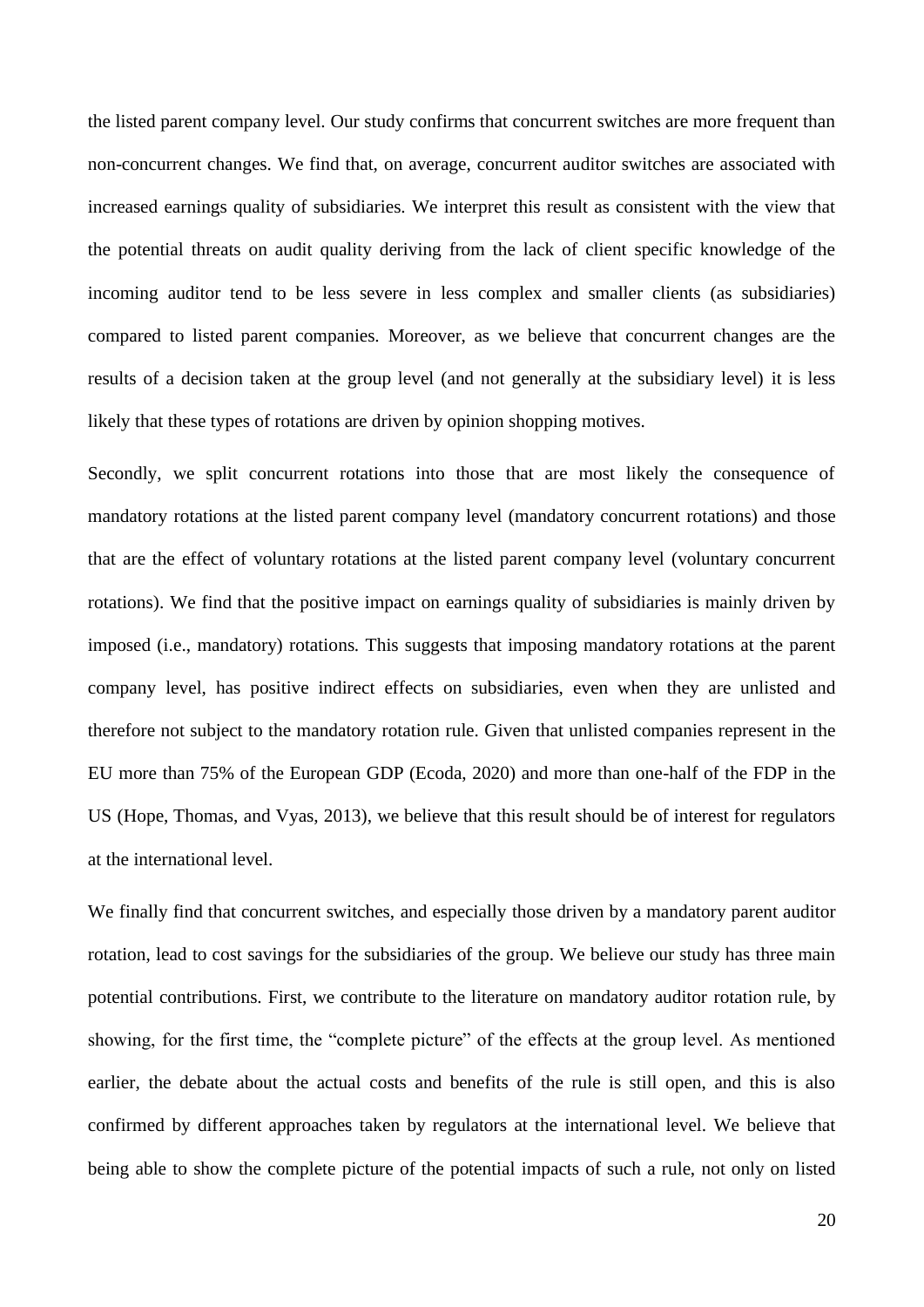companies, but also at the subsidiary level, could definitely help regulators, academics, and professionals in assessing the actual implications of requiring periodical auditor switches. Second, we contribute to the auditing literature on private companies. The great majority of the audit empirical literature simply assumes that auditing companies only include listed companies in their portfolio. As suggested by Lennox (2018) this potentially leads to large measurement errors, given that most audits are conducted on private companies: "For example, Lennox and Li (2012) show that public companies account for only 1% of the total number of audits performed in the UK." (Lennox, 2018, p. 39). Finally, we provide evidence for further studies on group audits and component auditors and on the effects of overlapping or different group auditors on earnings quality (Burke et al., 2020; Carson et al., 2021; Docimo et al., 2021).

We are aware of some potential limitations that characterize our study. First, even if we consider the Italian setting as suitable to conduct our study, being one of the countries with the longest mandatory rotation tradition and where financial information about private companies is publicly disclosed, it would be interesting to test whether our findings are confirmed in other countries and institutional settings. Finally, data limitation impedes the use of other different proxies of audit quality that have been analyzed by prior research, such as accounting restatements. We still believe, however, that this study provides some interesting insights that can be further developed by future research.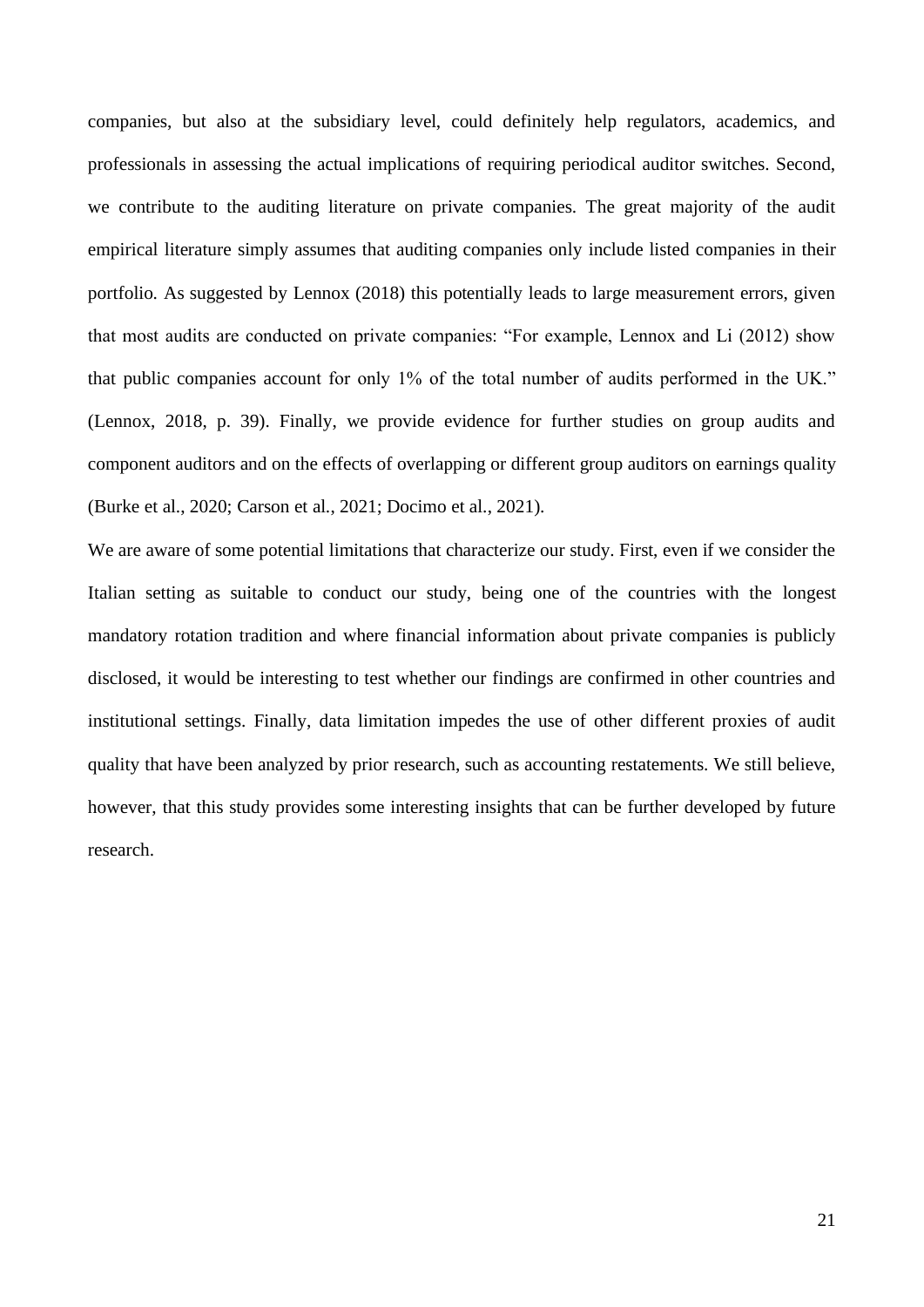| <b>Variables</b>                  | <b>Description</b>                                                                                                                                                                                                                                                                                                 |
|-----------------------------------|--------------------------------------------------------------------------------------------------------------------------------------------------------------------------------------------------------------------------------------------------------------------------------------------------------------------|
| <b>AWCA</b>                       | Abnormal working capital accruals calculated<br>using the DeFond and Park (2001) formula:<br>$AWCA_{it} = WC_{it} - (WC_{i,t-1} / REV_{i,t-1})$ x $REV_{it}$<br>where $WC_{it}$ is the working capital, calculated<br>as (current assets - cash and short-term<br>investments) – (current liabilities – short-term |
|                                   | debt) and REVit represents sales. AWCA are<br>then scaled by lagged total assets. (Source:<br>Orbis Bureau Van Dijk);                                                                                                                                                                                              |
| <b>SUB_SWITCH</b>                 | Indicator variable equal to 1 when the<br>subsidiary changes auditor and 0 otherwise<br>(Source: hand collected auditors info);                                                                                                                                                                                    |
| PARENT_SWITCH                     | Indicator variable equal to 1 when the parent<br>company changes auditor and 0 otherwise<br>(Source: hand collected auditors info);                                                                                                                                                                                |
| M_PARENT_SWITCH                   | Indicator variable equal to 1 when the parent<br>changes auditor due to a mandatory rotation<br>rule and 0 otherwise (Source: hand collected<br>auditors info);                                                                                                                                                    |
| V_PARENT_SWITCH                   | Indicator variable equal to 1 when the parent<br>changes auditor due to a voluntary decision and<br>0 otherwise (Source: hand collected auditors<br>info);                                                                                                                                                         |
| <b>SUB_SWITCH x PARENT_SWITCH</b> | Interaction variable between SUB_SWITCH<br>and PARENT_SWITCH;                                                                                                                                                                                                                                                      |
| SUB_SWITCH x M_PARENT_SWITCH      | Interaction variable between SUB_SWITCH<br>and M_PARENT_SWITCH;                                                                                                                                                                                                                                                    |
| SUB_SWITCH x V_PARENT_SWITCH      | Interaction variable between SUB_SWITCH<br>and V_PARENT_SWITCH;                                                                                                                                                                                                                                                    |
| LN_FEE                            | Natural logarithm; of subsidiary audit fees<br>(Source: hand collected auditors info)                                                                                                                                                                                                                              |
| M_OP                              | Dummy varia ble equal to 1 if the subsidiary<br>receives a modified opinion and 0 otherwise<br>(Source: hand collected auditors info);                                                                                                                                                                             |
| <b>SIZE</b>                       | Natural log of subsidiary sales (Source: Orbis<br>Bureau Van Dijk);                                                                                                                                                                                                                                                |
| <b>ROA</b>                        | Subsidiary operating income before interest<br>and taxes scaled by average subsidiary total<br>assets (Source: Orbis Bureau Van Dijk);                                                                                                                                                                             |
| <b>LEV</b>                        | Subsidiary total debt on subsidiary total assets<br>(Source: Orbis Bureau Van Dijk);                                                                                                                                                                                                                               |
| <b>GROWTH</b>                     | Percentage change in subsidiary sales (Source:<br>Orbis Bureau Van Dijk);                                                                                                                                                                                                                                          |
| <b>CFO</b>                        | Subsidiary operating cash flows scaled by<br>lagged subsidiary total assets (Source: Orbis<br>Bureau Van Dijk);                                                                                                                                                                                                    |

**Appendix:** Variables Description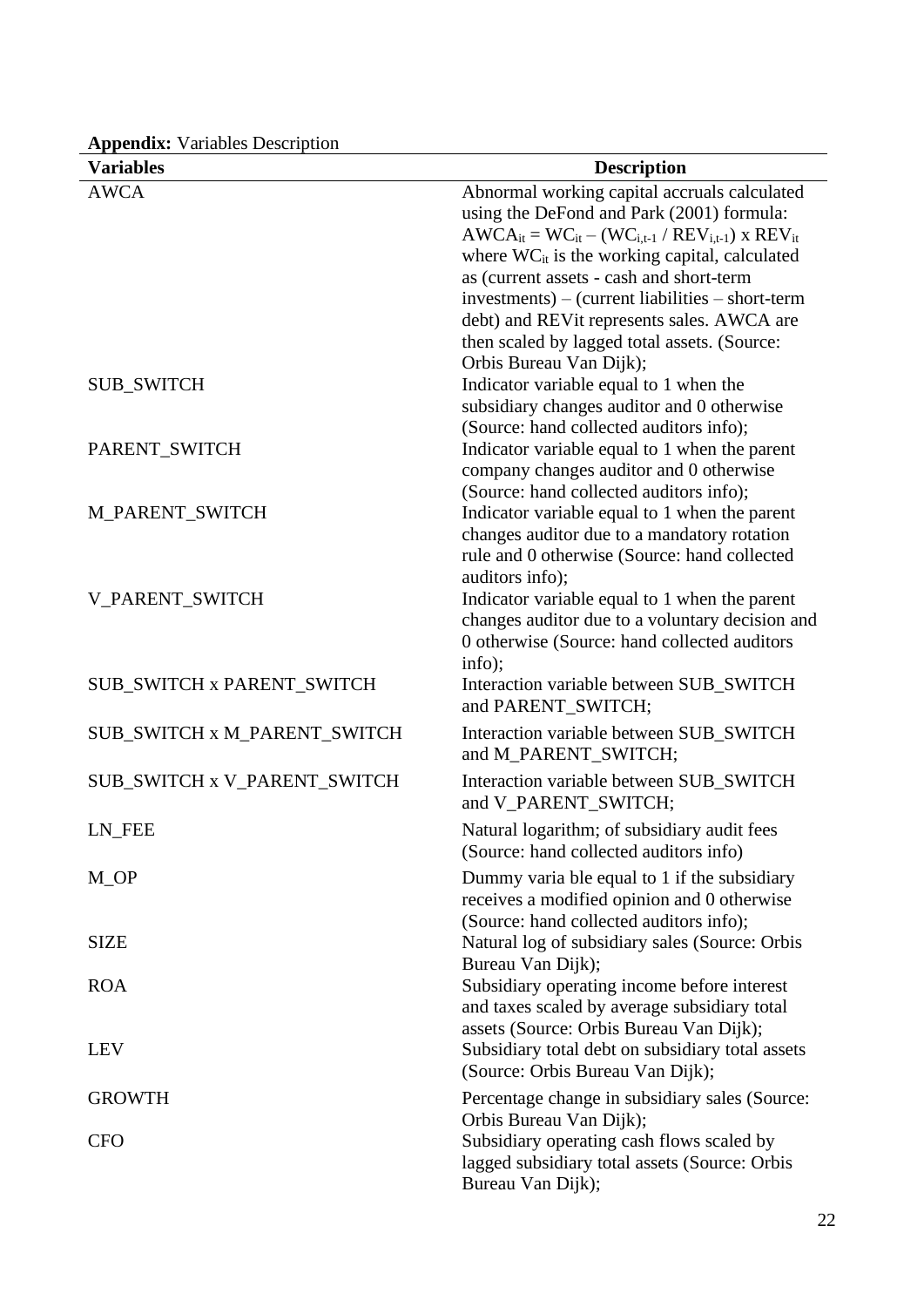| <b>BIG</b>     | Dummy variable equal to 1 if the subsidiary is<br>audited by a BIG4 audit firm and 0 otherwise<br>(Source: hand collected auditors info) |
|----------------|------------------------------------------------------------------------------------------------------------------------------------------|
| DIFF AUDITOR   | Dummy variable equal to 1 if the subsidiary<br>auditor is different from the parent auditor and                                          |
|                | 0 otherwise (Source: hand collected auditors<br>info)                                                                                    |
| <b>LOSS</b>    | Dummy variable equal to 1 if the subsidiary<br>reports a loss in the previous year and 0                                                 |
| <b>CURRENT</b> | otherwise (Source: Orbis Bureau Van Dijk);<br>Subsidiary current assets on subsidiary current                                            |
|                | liabilities (Source: Orbis Bureau Van Dijk);                                                                                             |
| <b>INV</b>     | Subsidiary total amount of inventories scaled                                                                                            |
|                | by subsidiary total assets (Source: Orbis                                                                                                |
|                | Bureau Van Dijk);                                                                                                                        |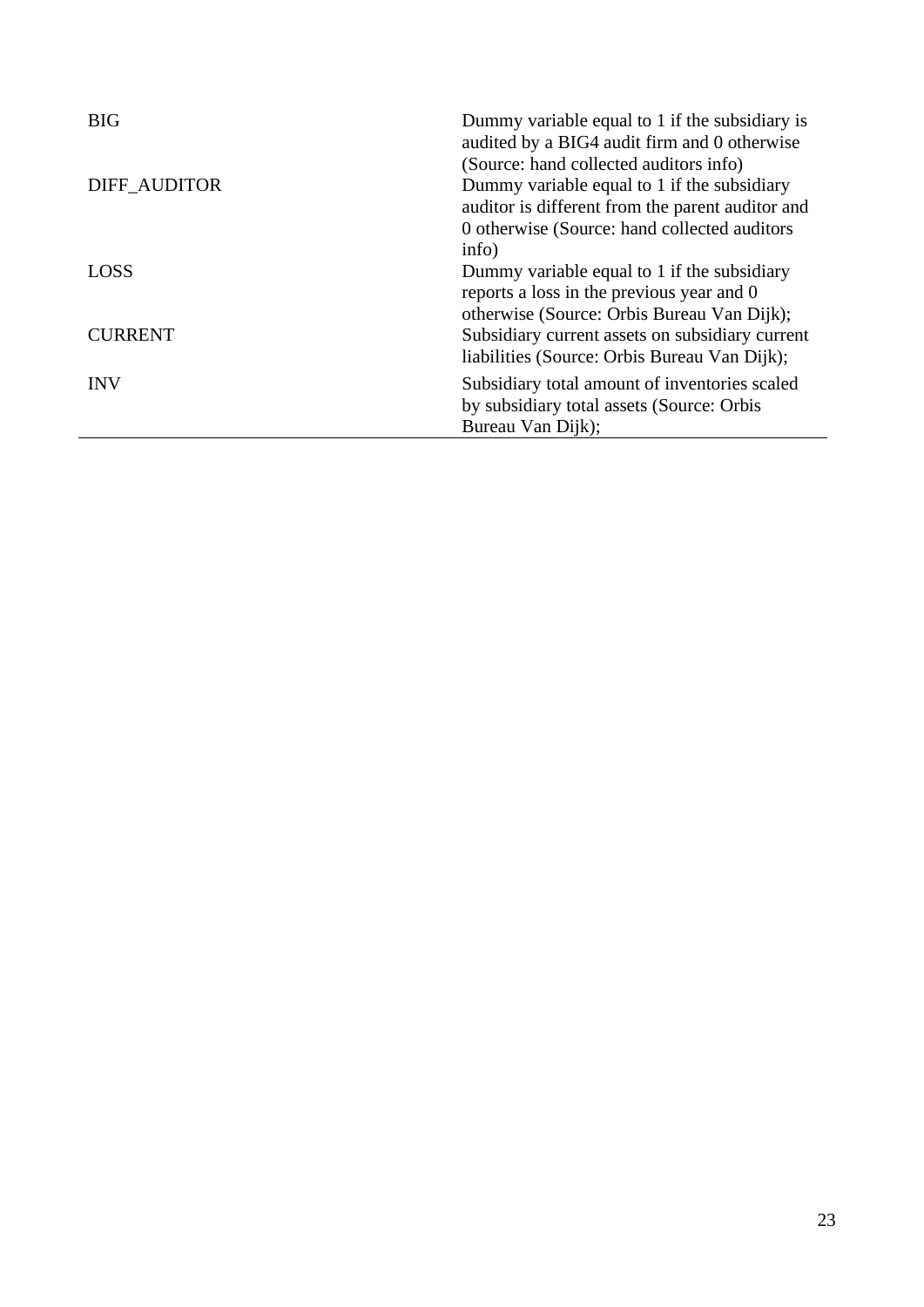## **References**

Bamber, L., Bamber, S., & Michael, E. (2009). Discussion of Mandatory Audit-Partner Rotation, Audit Quality and Market Perception: Evidence from Taiwan. *Contemporary Accounting Research*, 26(2), 393-402.

Becker, C., DeFond, M., Jiambalvo, J., & Subramanyam, K. R. (1998). The effect of audit quality on earnings management. *Contemporary Accounting Research*, 15(1), 1–24.

Bell, T., Causholli, M., & Knechel, W. R. (2015). Audit Firm Tenure, Non-Audit Services, and Internal Assessments of Audit Quality. *Journal of Accounting Research*, 53(3), 461-509.

Burke, J.J., Hoitash, R. & Hoitash, U. (2020). The Use and Characteristics of Foreign Component Auditors in U.S. multinational audits: Insights from Form AP Disclosures. *Contemporary Accounting Research*, 37(4): 2398-2437.

Cameran, M., Francis, J. R., Marra, A. & Pettinicchio, A. (2015). Are there adverse consequences of mandatory auditor rotation? Evidence from the Italian experience. *Auditing: A Journal of Practice & Theory*, 34(1), 1-24.

Cameran, M., Prencipe, A., & Trombetta, M. (2016). Mandatory audit firm rotation and audit quality. *European Accounting Review*, 25(1), 35-58.

Carcello, J. V., & Li, C. (2013). Costs and benefits of requiring an engagement partner signature: Recent experience in the United Kingdom. *The Accounting Review*, 88(5), 1511–1546.

Carey, P., & Simnett, R. (2006). Audit partner tenure and audit quality. *The Accounting Review*, 81(3), 653–676.

Carson, E., Simnett, R., Trompeter, G. & Vanstraelen, A. (2021). Involvement of Component Auditors in Multinational Group Audits: Determinants, Audit Quality and Audit Fees. *Journal of Accounting Research*, Forthcoming.

Casterella, J. R., & Johnston, D. (2013). Can the academic literature contribute to the debate over mandatory audit firm rotation? *Research in Accounting Regulation*, 25(1), 108–116.

Che, L., Hope, O. K., Langli, J.C. (2020) How Big-4 Firms Improve Audit Quality. *Management Science*, 66(10), 4552-4572

Chi, W., Huang, H., Liao, Y., & Xie, H. (2009). Mandatory audit partner rotation audit quality and market perception Evidence from Taiwan. *Contemporary Accounting Research*, 26(2), 359-391.

Corbella, S., Florio, C., Gotti, G., & Mastrolia, S. A. (2015). Audit firm rotation, audit fees and audit quality: The experience of Italian public companies. *Journal of International Accounting, Auditing and Taxation*, 25, 46-66.

Davis, L. R., Soo, B. S., & Trompeter, G. M. (2009). Auditor tenure and the ability to meet or beat earnings forecasts. *Contemporary Accounting Research*, 26(2), 517–548.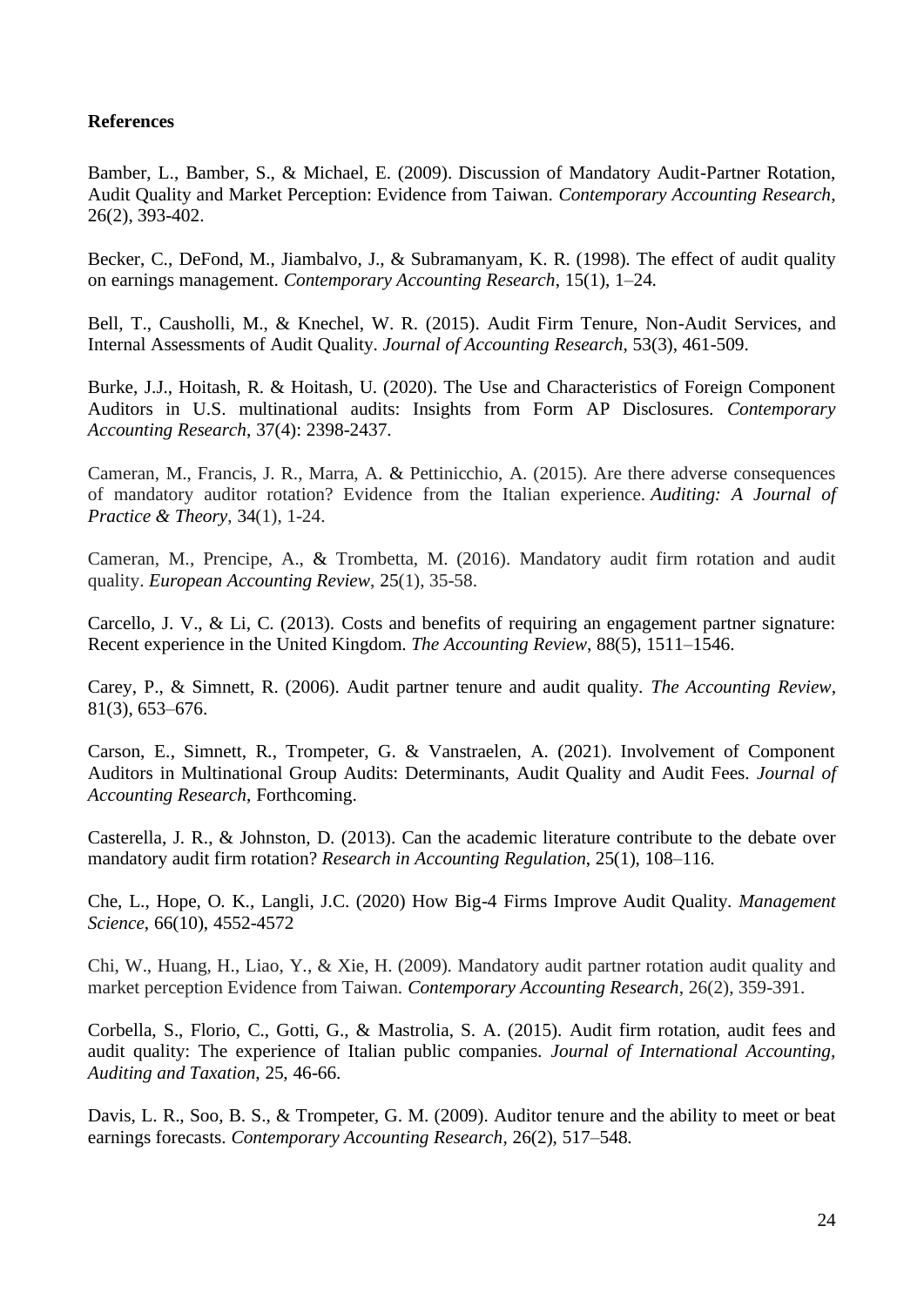DeAngelo, L. 1981. Auditor size and audit quality. *Journal of Accounting and Economics*, 3(3), 183-199.

DeFond, M. L., & Jiambalvo, J. (1994). Debt covenant violation and manipulation of accruals. *Journal of Accounting and Economics*, 66(3), 145–176.

DeFond, M. L., & Park, C. W. (2001). The reversal of abnormal accruals and the market valuation of earnings surprises. *The Accounting Review*, 76(3), 375–404.

DIRECTIVE 2006/43/EC OF THE EUROPEAN PARLIAMENT AND OF THE COUNCIL of 17 May 2006. Retreived from: [https://eur-lex.europa.eu/legal](https://eur-lex.europa.eu/legal-content/EN/TXT/?uri=celex%3A32006L0043)[content/EN/TXT/?uri=celex%3A32006L0043](https://eur-lex.europa.eu/legal-content/EN/TXT/?uri=celex%3A32006L0043)

Docimo, W., Gunn, J.L., Li, C., & Michas, P.N. (2021). Do Foreign Component Auditors Harm Financial Reporting Quality? A Subsidiary-Level Analysis of Foreign Component Auditor Use. *Contemporary Accounting Research*, Forthcoming.

European Confederation of Directors Association Corporate governance guidance and principles for unlisted companies in Europe. (2020) Available from www.ecoda.org

Ewelt-Knauer, C., Gold, A., & Pott, C. (2012). What do we know about mandatory audit firm rotation?

[https://assets.publishing.service.gov.uk/media/5329dbc1ed915d0e5d0000c1/icas\\_mafr\\_report.pdf](https://assets.publishing.service.gov.uk/media/5329dbc1ed915d0e5d0000c1/icas_mafr_report.pdf)

Francis, J., Maydew, E. L., & Sparks, H. C. (1999). The role of Big 6 auditors in the credible reporting of accruals. *Auditing: A Journal of Practice and Theory*, 18(1), 17–34

Ghosh, A., & Moon, D. (2005). Does audit tenure impair audit quality? *The Accounting Review*, 80, 585-612.

Hope, O.K., Thomas, W.B.., Vyas, D. (2013). Financial Reporting Quality of U.S. Private and Public Firms. *The Accounting Review*, 88 (5), 1715–1742.

Horton J., Livne, G , & Pettinicchio, A. (2020). Empirical Evidence On Audit Quality Under A Dual Mandatory Auditor Rotation Rule. *European Accounting Review,* 30(1), 1-29 .

Johnson, E., Johnson, I., Khurana, I. K., & Reynolds, J. K. (2002). Audit firm tenure and the quality of financial reports. *Contemporary Accounting Research*, 19, 637-660.

Johnstone, K. M. &. Bedard, J.C. 2003. Risk Management in Client Acceptance Decisions. *The Accounting Review*, 78 (4), 1003-1025.

Kim, J. B., Min, C. K., & Yi, C. H. (2004). Selective auditor rotation and earnings management: Evidence from Korea. Available at SSRN: [https://ssrn.com/abstract=560522.](https://ssrn.com/abstract=560522)

Kim, J., & Yi, C. (2009). Does auditor designation by the regulatory authority improve audit quality? Evidence from Korea. *Journal of Accounting and Public Policy*, 28(3), 207–230.

Knechel, W.R., Vanstraelen, A., 2007. The relationship between auditor tenure and audit quality implied by going concern opinions. *Auditing. A Journal of Practice & Theory*.Vol.26(1):113-131.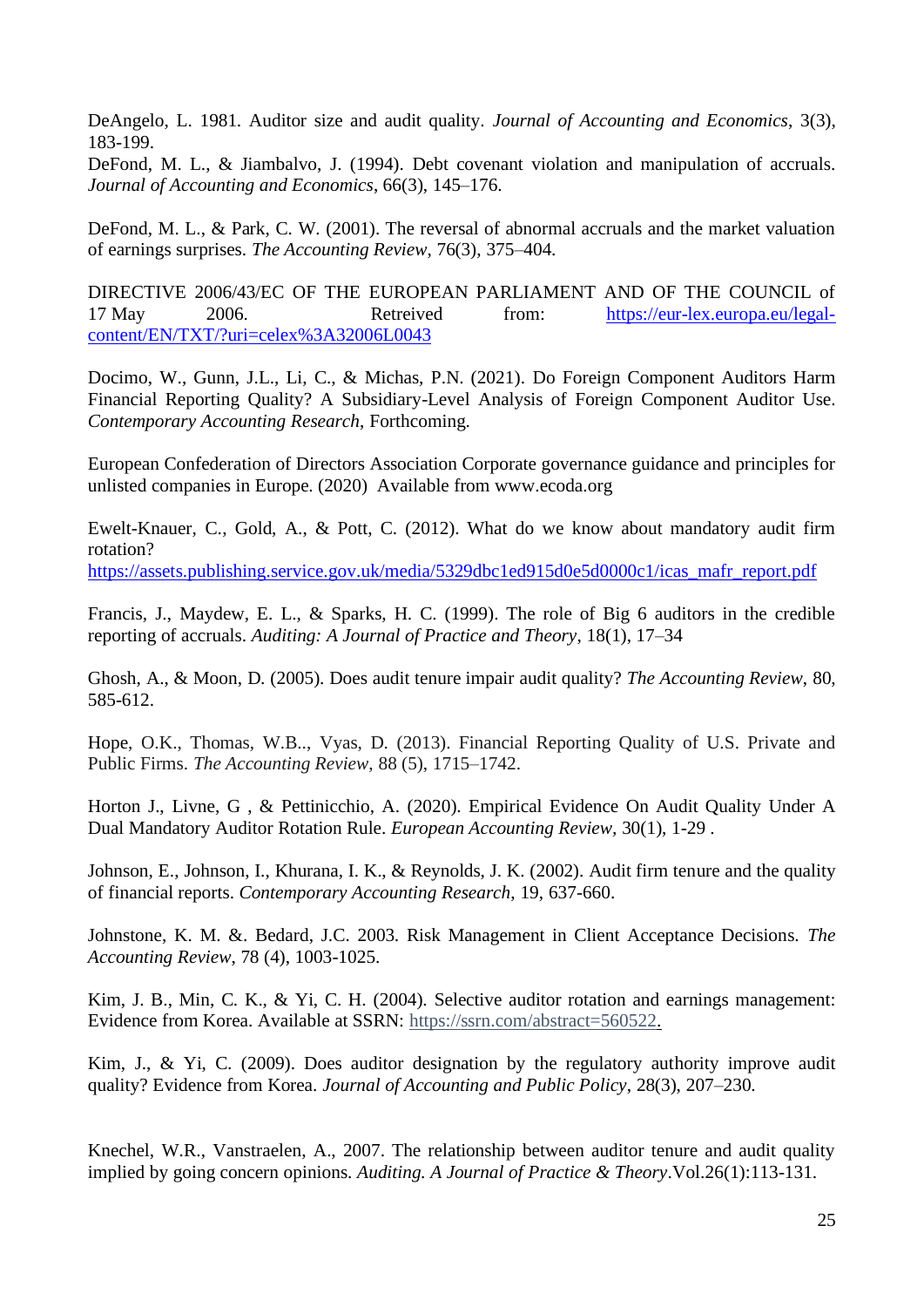Knapp, M. (1991). Factors that audit committees use as surrogates for audit quality. *Auditing: A Journal of Practice and Theory*, 10(1), 35-52.

Kothari, S., Leone, A., & Wasley, C. (2005). Performance matched discretionary accrual measure. *Journal of Accounting and Economics*, 39(1), 163–197.

Krishnan, G. 2003. Does big 6 auditor industry expertise constrain earnings management? *Accounting Horizons* (Supplememt):1-16.

Kwon, S. Y., Lim, Y., & Simnett, R. (2014). The effect of mandatory audit firm rotation on audit quality and audit fees: Empirical evidence from the Korean audit market. *Auditing: A Journal of Practice & Theory*, 33(4), 167-196.

Lennox, C. (2014). Auditor tenure & rotation. In D. Hay, W. R. Knechel & M. Willekens (Eds.), The Routledge companion to auditing (pp. 111-128).

Lennox, C., & Li, B. (2012). The consequences of protecting audit partners' personal assets from the threat of liability. *Journal of Accounting and Economics*, *54*(2-3), 154-173.

Lennox, C., & Wu, X. (2018). A review of the archival literature on audit partners. *Accounting Horizons*, *32*(2), 1-35.

Myers, J., Myers, L. A., & Omer, T. C. (2003). Exploring the term of the auditor-client relationship and the quality of earnings: A case for mandatory auditor rotation? *The Accounting Review*, 78, 779-800.

Nagy, A. L. (2005). Mandatory audit firm turnover, financial reporting quality, and client bargaining power: The case of Arthur Andersen. *Accounting Horizons*, 19(2), 51–68.

Petersen, M. (2009). Estimating standard errors in finance panel data sets: Comparing approaches. *Review of Financial Studies*, 22(1), 435–480.

Ruiz-Barbadillo, E., Gómez-Aguilar, N., & Carrera, N. (2009). Does mandatory audit firm rotation enhance auditor independence? Evidence from Spain. *Auditing: A Journal of Practice & Theory*, 28(1), 113-135**.**

Sayyar, H., Basiruddin, R., Abdul Rasid, S. Z., & Sayyar, L. (2014). Mandatory audit firm and audit partner rotation. *European Journal of Business and Management*, 6(26)

Sharma, D. S., Tanyi, P. N., & Litt, B. A. (2017). Costs of mandatory periodic audit partner rotation: Evidence from audit fees and audit timeliness. *Auditing: A Journal of Practice & Theory*, 36(1), 129-149

Stewart, J., Kent, P., & Routledge, J. (2016). The association between audit partner rotation and audit fees: Empirical evidence from the Australian market. *Auditing: A Journal of Practice & Theory*, 35(1), 181-197.

Sunderland, D., & Trompeter, G. M. (2017). Multinational group audits: Problems faced in practice and opportunities for research. *Auditing: A Journal of Practice & Theory*, 36(3): 159–183.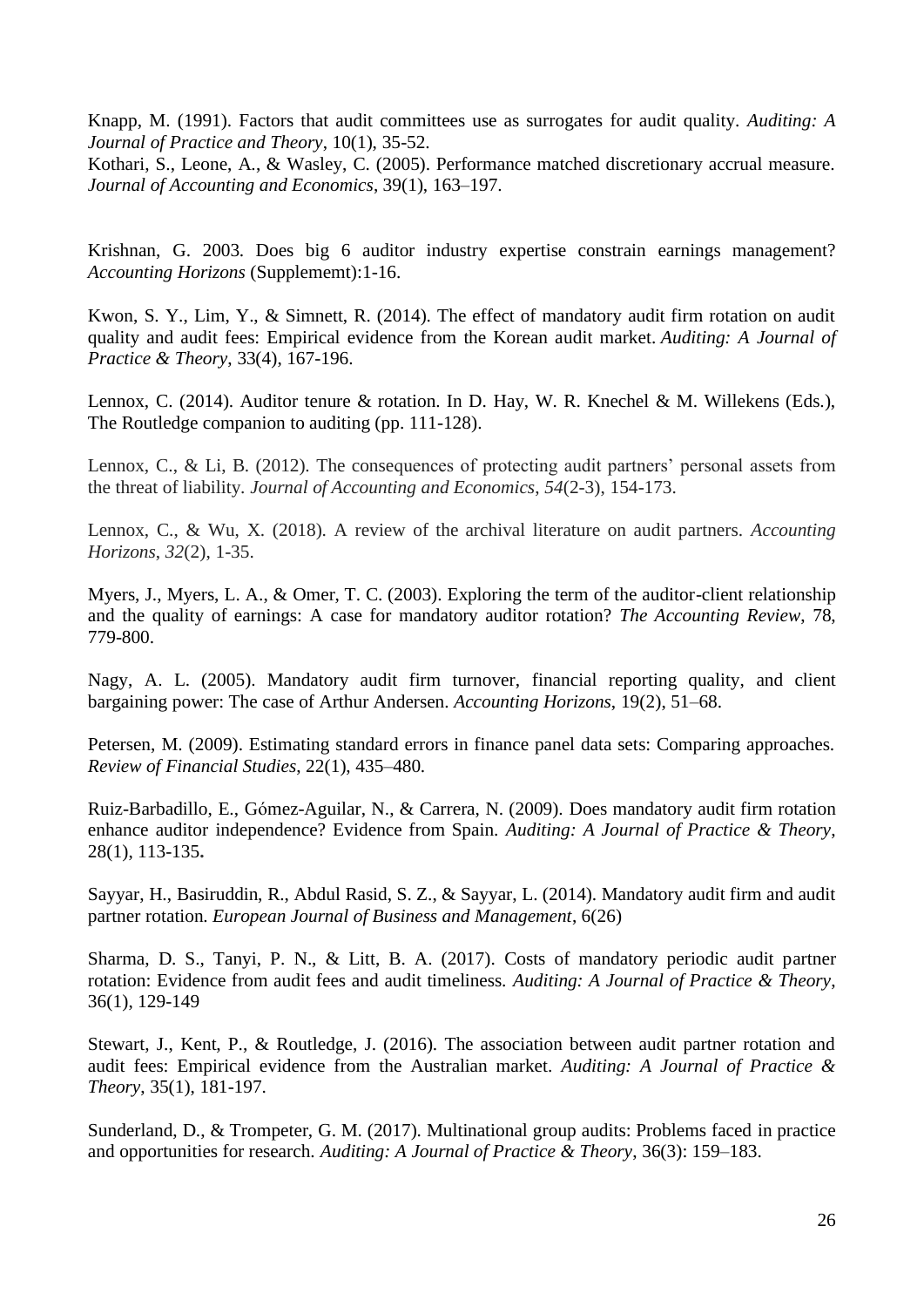## **Table 1.** Sample Selection

|                                                                                                        | Unique GUOs    | GUO-years | <b>Unique Subs</b> | Sub-<br>years |
|--------------------------------------------------------------------------------------------------------|----------------|-----------|--------------------|---------------|
| Listed non-<br>financial<br>companies in<br>Milan, 2007-2019<br>(Source:                               | 246            |           |                    |               |
| Compustat)<br>Less non-GUO<br>listed companies<br>(Source: BvD-<br>Bureau VanDijk)<br>Initial GUOs and | (64)           |           |                    |               |
| Italian subsidiaries<br>sample                                                                         | 182            | 1,003     | 2,685              | 9,161         |
| Less subsidiaries<br>without auditor<br>information                                                    | 14             | 82        | 1,147              | 3,232         |
| Less observations<br>with missing<br>values in other key<br>variables                                  | $\overline{4}$ | 42        | 355                | 1,586         |
| Less subsidiaries<br>in the financial<br>industry                                                      | 1              | 9         | 57                 | 180           |
| <b>Final Sample</b>                                                                                    | 163            | 870       | 1,126              | 4,163         |

### **Table 2.** Descriptive Statistics

| Panel A: Descriptive Statistics |        |       |                  |              |                |
|---------------------------------|--------|-------|------------------|--------------|----------------|
| <b>Variables</b>                | Mean   | SD    | Q1               | Median       | Q3             |
| AWCA                            | 0.023  | 0.501 | $-0.067$         | 0.0001       | 0.072          |
| <b>SUB_SWITCH</b>               | 0.168  | 0.374 | $\overline{0}$   | $\mathbf{0}$ | $\overline{0}$ |
| PARENT_SWITCH                   | 0.116  | 0.320 | $\theta$         | $\Omega$     | $\Omega$       |
| M_PARENT_SWITCH                 | 0.110  | 0.314 | $\overline{0}$   | $\Omega$     | $\Omega$       |
| V_PARENT_SWITCH                 | 0.005  | 0.073 | $\overline{0}$   | $\Omega$     | $\Omega$       |
| SUB_SWITCH x PARENT_SWITCH      | 0.096  | 0.294 | $\overline{0}$   | $\Omega$     | 0              |
| SUB_SWITCH x M_PARENT_SWITCH    | 0.092  | 0.289 | $\overline{0}$   | $\Omega$     | $\Omega$       |
| SUB_SWITCH x V_PARENT_SWITCH    | 0.004  | 0.062 | $\theta$         | $\Omega$     | 0              |
| LN FEE                          | 3.094  | 1.102 | 2.303            | 2.944        | 3.764          |
| $M$ <sup>OP</sup>               | 0.014  | 0.118 | $\overline{0}$   | $\Omega$     | $\Omega$       |
| <b>SIZE</b>                     | 16.999 | 2.210 | 15.633           | 16.899       | 18.322         |
| <b>ROA</b>                      | 0.029  | 0.153 | $-0.14$          | 0.032        | 0.091          |
| <b>LEV</b>                      | 0.709  | 0.251 | 0.546            | 0.744        | 0.888          |
| <b>GROWTH</b>                   | 0.416  | 3.105 | $-0.089$         | 0.173        | 0.146          |
| <b>CFO</b>                      | 0.077  | 0.231 | $-0.005$         | 0.0779       | 0.169          |
| <b>BIG</b>                      | 0.719  | 0.449 | $\overline{0}$   |              |                |
| DIFF_AUDITOR                    | 0.0723 | 0.259 | $\overline{0}$   | $\Omega$     | 0              |
| LOSS                            | 0.347  | 0.476 | $\boldsymbol{0}$ | $\Omega$     |                |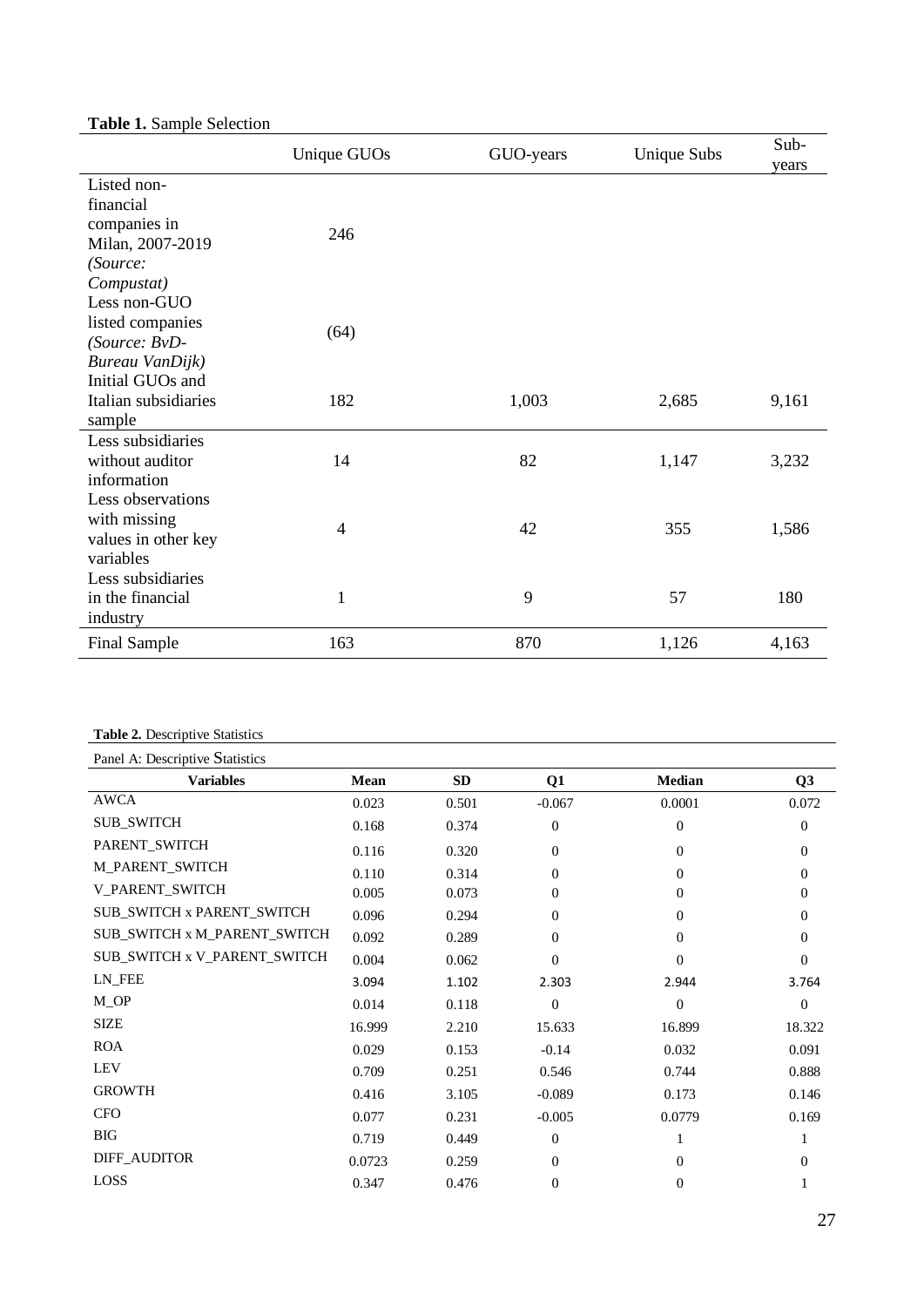| <b>CURRENT</b> | 1.169 | 2.280 | 0.887 | 1.174 | 654   |
|----------------|-------|-------|-------|-------|-------|
| INV            | 0.094 | 0.142 |       | 0.015 | 0.147 |

| Panel B: Percentage of switches by Year |                        |                                     |                                     |                            |  |  |
|-----------------------------------------|------------------------|-------------------------------------|-------------------------------------|----------------------------|--|--|
|                                         | Concurrent<br>switches | Mandatory<br>Concurrent<br>Switches | Voluntary<br>Concurrent<br>Switches | Non-concurrent<br>Switches |  |  |
| 2007                                    | 0,063                  | 0,063                               | $\boldsymbol{0}$                    | 0,136                      |  |  |
| 2008                                    | 0,106                  | 0,094                               | 0,012                               | 0,081                      |  |  |
| 2009                                    | 0,051                  | 0,051                               | $\boldsymbol{0}$                    | 0,076                      |  |  |
| 2010                                    | 0,18                   | 0,173                               | 0,007                               | 0,049                      |  |  |
| 2011                                    | 0,048                  | 0,039                               | 0,009                               | 0,054                      |  |  |
| 2012                                    | 0,219                  | 0,206                               | 0,013                               | 0,06                       |  |  |
| 2013                                    | 0,033                  | 0,029                               | 0,004                               | 0,066                      |  |  |
| 2014                                    | 0,063                  | 0,063                               | $\boldsymbol{0}$                    | 0,038                      |  |  |
| 2015                                    | 0,099                  | 0,099                               | $\boldsymbol{0}$                    | 0,026                      |  |  |
| 2016                                    | 0,116                  | 0,116                               | 0                                   | 0,053                      |  |  |
| 2017                                    | 0,075                  | 0,075                               | $\theta$                            | 0,082                      |  |  |
| 2018                                    | 0,009                  | 0,009                               | $\boldsymbol{0}$                    | 0,084                      |  |  |
| 2019                                    | 0,164                  | 0,164                               | $\theta$                            | 0,164                      |  |  |
| Average                                 | 0,096                  | 0,092                               | 0.004                               | 0,073                      |  |  |

Variable definitions are reported in Appendix.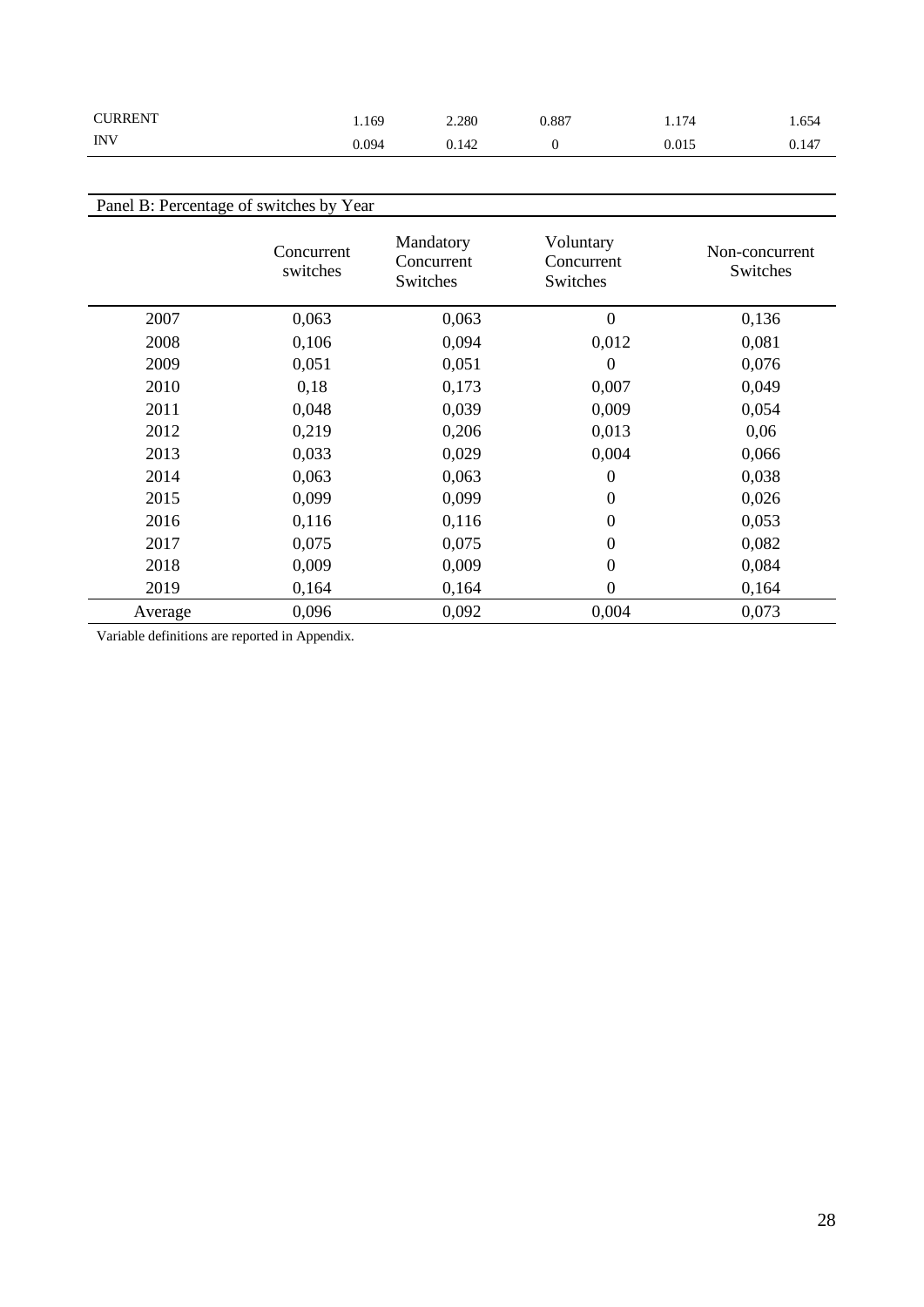|                                 | (1)          | (2)                     | (3)          | (4)          | (5)                   | (6)                      | (7)          | (8)          | (9)                     | (10)                    | (11)                    | (12)                     | (13)         | (14)                   | (15)         | (16)        | (17)           | (18)      | (19)         | (20) |
|---------------------------------|--------------|-------------------------|--------------|--------------|-----------------------|--------------------------|--------------|--------------|-------------------------|-------------------------|-------------------------|--------------------------|--------------|------------------------|--------------|-------------|----------------|-----------|--------------|------|
| 1)AWCA                          |              |                         |              |              |                       |                          |              |              |                         |                         |                         |                          |              |                        |              |             |                |           |              |      |
| 2) SUB_SWITCH                   | $0.0533***$  |                         |              |              |                       |                          |              |              |                         |                         |                         |                          |              |                        |              |             |                |           |              |      |
| 3) PARENT SWITCH                | 0.00420      | $0.653***$              |              |              |                       |                          |              |              |                         |                         |                         |                          |              |                        |              |             |                |           |              |      |
| 4) M_PARENT_SWITCH              | 0.00289      | $0.638***$              | $0.970***$   |              |                       |                          |              |              |                         |                         |                         |                          |              |                        |              |             |                |           |              |      |
| 5)V_PARENT_SWITCH               | 0.00573      | $0.127***$              | $0.216***$   | $-0.0269$    |                       |                          |              |              |                         |                         |                         |                          |              |                        |              |             |                |           |              |      |
| 6) SUB_SWITCH x PARENT_SWITCH   | $-0.00174$   | $0.739***$              | $0.901***$   | $0.878***$   | $0.176***$            |                          |              |              |                         |                         |                         |                          |              |                        |              |             |                |           |              |      |
| 7) SUB SWITCH x M PARENT SWITCH | $-0.00322$   | $0.719***$              | $0.877***$   | $0.903***$   | $-0.0243$             | $0.973***$               |              |              |                         |                         |                         |                          |              |                        |              |             |                |           |              |      |
| 8) SUB SWITCH x V PARENT SWITCH | 0.00616      | $0.154***$              | $0.188***$   | $-0.0234$    | $0.872***$            | $0.209***$               | $-0.0212$    |              |                         |                         |                         |                          |              |                        |              |             |                |           |              |      |
| 9)LN_FEE                        | $-0.00205$   | $-0.108***$             | $-0.0553***$ | $-0.0540***$ | $-0.0102$             | $-0.0553***$             | $-0.0563***$ | $-0.000761$  |                         |                         |                         |                          |              |                        |              |             |                |           |              |      |
| $10$ ) $M$ <sup>OP</sup>        | $-0.00953$   | 0.00762                 | 0.0185       | 0.0134       | 0.0223                | 0.0114                   | 0.00508      | 0.0281       | 0.0211                  |                         |                         |                          |              |                        |              |             |                |           |              |      |
| 11)SIZE                         | $-0.0344**$  | $-0.101***$             | $-0.0207$    | $-0.00947$   | $-0.0473***$          | $-0.00658$               | 0.00188      | $-0.0367**$  | $0.700***$              | $-0.0494***$            |                         |                          |              |                        |              |             |                |           |              |      |
| 12)ROA                          | $0.0300^*$   | 0.0155                  | $-0.00628$   | $-0.00482$   | $-0.00651$            | $-0.00472$               | $-0.00525$   | 0.00180      | $-0.101$ <sup>***</sup> | $-0.144$ <sup>***</sup> | $0.132***$              |                          |              |                        |              |             |                |           |              |      |
| $13$ ) $LEV$                    | $-0.0475***$ | $-0.000525$             | 0.00720      | $-0.000362$  | $0.0313$ <sup>*</sup> | 0.00313                  | $-0.00359$   | $0.0290*$    | $-0.0184$               | $0.139***$              | 0.0200                  | $-0.267***$              |              |                        |              |             |                |           |              |      |
| 14)GROWTH                       | $0.313***$   | $0.0971***$             | 0.0172       | 0.0203       | $-0.0106$             | 0.0270                   | 0.0297       | $-0.00901$   | $-0.0380$ **            | $-0.0217$               | $-0.0696$ ***           | $-0.0373**$              | $-0.00968$   |                        |              |             |                |           |              |      |
| $15)$ CFO                       | $-0.341$ *** | 0.00430                 | 0.00821      | 0.0143       | $-0.0239$             | 0.0192                   | 0.0240       | $-0.0186$    | $-0.0525***$            | $-0.0340$ **            | $0.0829***$             | $0.474***$               | $-0.0622***$ | $0.0417***$            |              |             |                |           |              |      |
| $16)$ BIG                       | $-0.0183$    | $-0.0549***$            | $-0.0577***$ | $-0.0453***$ | $-0.0555***$          | $-0.0488$ <sup>***</sup> | $-0.0366$ ** | $-0.0567***$ | $0.255***$              | $-0.0962$ ***           | $0.167***$              | $-0.0675$ <sup>***</sup> | $-0.0594***$ | $-0.0144$              | $-0.0416$ ** |             |                |           |              |      |
| 17) DIFF AUDITOR                | $-0.0193$    | 0.0184                  | 0.0137       | 0.00880      | 0.0212                | $-0.0861***$             | $-0.0837***$ | $-0.0188$    | $-0.0853***$            | $-0.0143$               | $-0.0507***$            | $0.0401**$               | $-0.0362**$  | $-0.0305$ <sup>*</sup> | $0.0413***$  | $-0.206***$ | $\overline{1}$ |           |              |      |
| 18)LOSS                         | $-0.0202$    | 0.0197                  | 0.0117       | 0.0142       | $-0.00915$            | 0.00775                  | 0.0110       | $-0.0131$    | $0.0341***$             | $0.129***$              | $-0.166$ <sup>***</sup> | $-0.591***$              | $0.247***$   | $0.0482$ <sup>*</sup>  | $-0.282***$  | 0.00336     | $-0.0235$      |           |              |      |
| 19)CURRENT                      | $0.0417**$   | 0.0231                  | $-0.0119$    | $-0.00963$   | $-0.0103$             | $-0.00554$               | $-0.00356$   | $-0.00900$   | $-0.0975***$            | $-0.0267$               | $-0.125$ <sup>***</sup> | $0.0354**$               | $-0.344***$  | $-0.0166$              | $-0.0898***$ | 0.0129      | 0.0265         | $-0.0317$ |              |      |
| $20$ ) $INV$                    | $-0.0361$ ** | $-0.0406$ <sup>**</sup> | $-0.0183$    | $-0.0155$    | $-0.0131$             | $-0.0125$                | $-0.00842$   | $-0.0184$    | $0.124***$              | 0.00674                 | $0.112***$              | $-0.0243$                | $0.157***$   | $-0.0101$              | $-0.0579***$ | $0.0411$ ** | $0.0531***$    | 0.0788    | $-0.0369$ ** |      |

*\*\*\* p<0.01, \*\* p<0.05, \* p<0.1*

The table reports pairwise Pearson correlation coefficients. Variable definitions are reported in Appendix.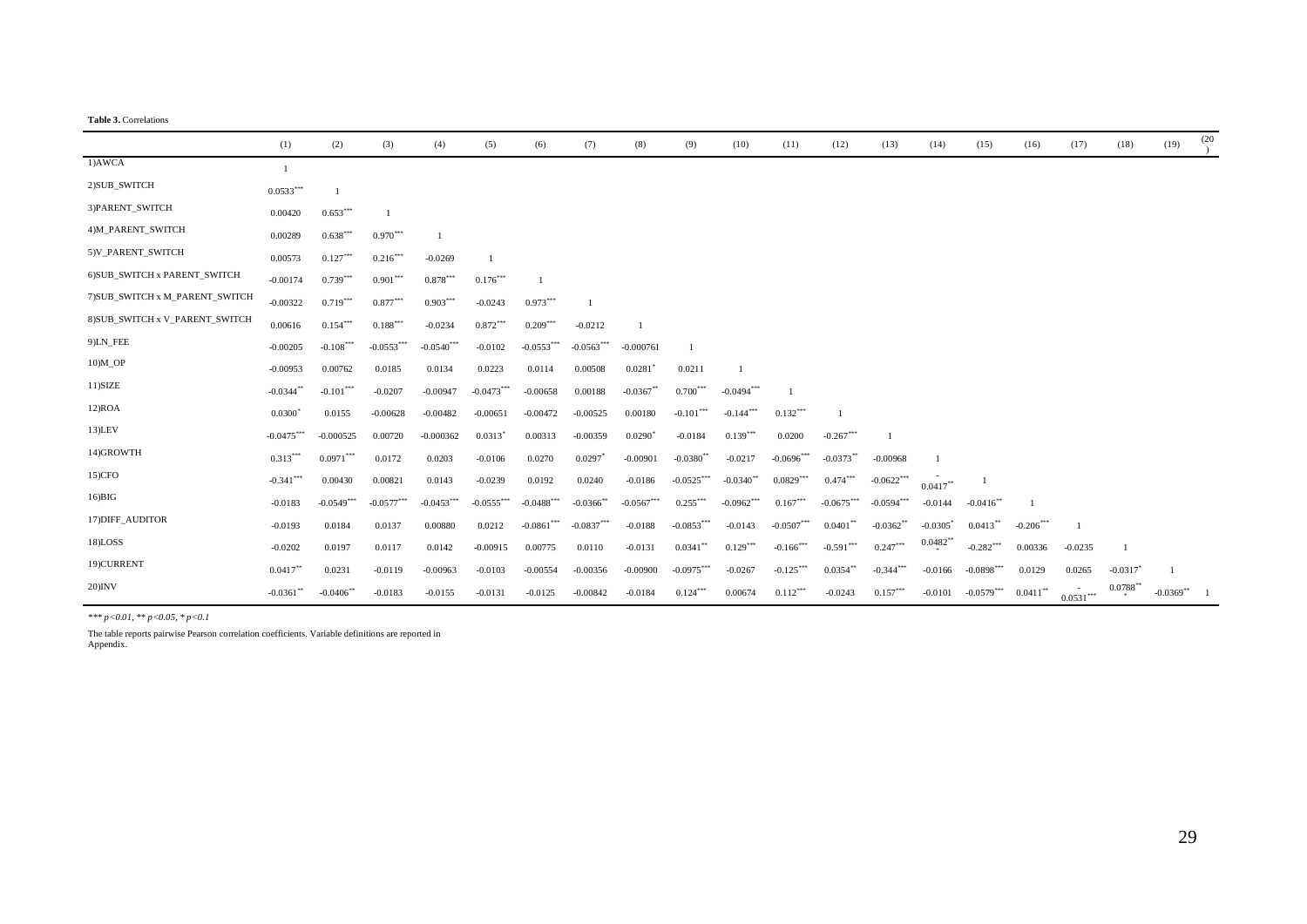## **Table 4.** Subsidiary Auditor

 $\overline{\phantom{a}}$ 

changes and Earnings Quality

|                        | (1)         | (2)         |
|------------------------|-------------|-------------|
|                        | X=AWCA      | X=AWCA      |
|                        |             |             |
| <b>SUB_SWITCH</b>      | 0.071       | 0.071       |
|                        | (0.056)     | (0.056)     |
| PARENT_SWITCH          | 0.139       |             |
|                        | (0.088)     |             |
| <b>M_PARENT_SWITCH</b> |             | 0.135       |
|                        |             | (0.087)     |
| V_PARENT_SWITCH        |             | 0.264       |
|                        |             | (0.188)     |
| <b>SUB_SWITCH x</b>    |             |             |
| PARENT_SWITCH          | $-0.249**$  |             |
| <b>SUB_SWITCH x</b>    | (0.121)     |             |
| <b>M_PARENT_SWITCH</b> |             | $-0.246**$  |
|                        |             | (0.120)     |
| <b>SUB_SWITCH x</b>    |             |             |
| <b>V_PARENT_SWITCH</b> |             | $-0.339*$   |
| <b>SIZE</b>            |             | (0.204)     |
|                        | $-0.058**$  | $-0.057**$  |
| <b>ROA</b>             | (0.027)     | (0.027)     |
|                        | $0.687***$  | $0.686***$  |
| <b>LEV</b>             | (0.154)     | (0.155)     |
|                        | $-0.061$    | $-0.062$    |
| <b>GROWTH</b>          | (0.100)     | (0.099)     |
|                        | $0.045**$   | $0.045**$   |
| <b>CFO</b>             | (0.018)     | (0.018)     |
|                        | $-0.948***$ | $-0.949***$ |
| <b>BIG</b>             | (0.095)     | (0.095)     |
|                        | $-0.038$    | $-0.039$    |
| DIFF_AUDITOR           | (0.025)     | (0.025)     |
|                        | $-0.083***$ | $-0.084***$ |
| LOSS                   | (0.031)     | (0.032)     |
|                        | $-0.031$    | $-0.031$    |
| <b>CURRENT</b>         | (0.024)     | (0.024)     |
|                        | $0.017*$    | $0.017*$    |
| <b>INV</b>             | (0.009)     | (0.009)     |
|                        | $-0.146$    | $-0.143$    |
| Constant               | (0.159)     | (0.160)     |
|                        | 1.096**     | 1.095**     |
|                        | (0.469)     | (0.469)     |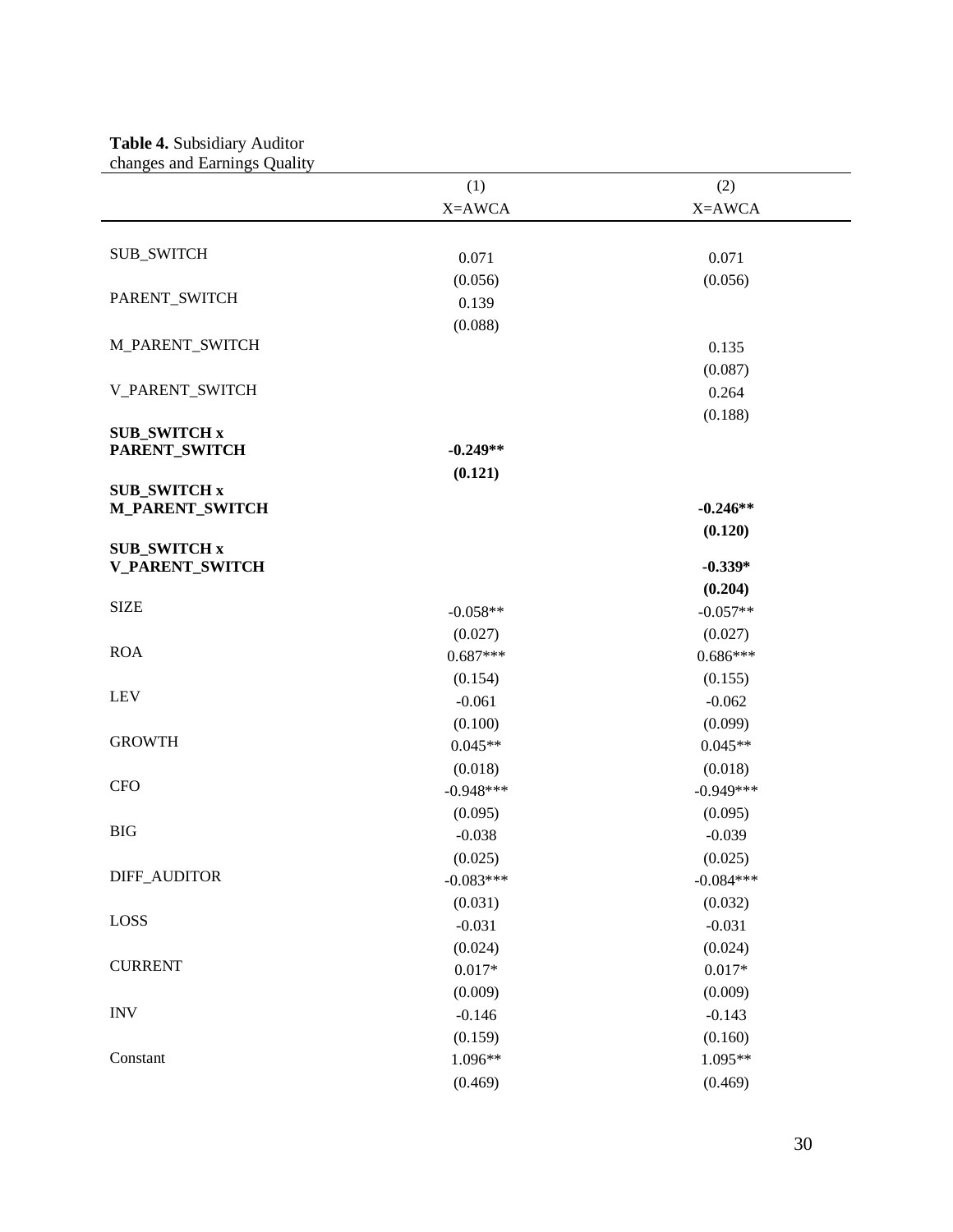| <b>Observations</b> | 4,163          | 4,163          |
|---------------------|----------------|----------------|
| Unique subsidiaries | 1,126          | 1,126          |
| Firm FE             | Yes            | Yes            |
| Ind. FE             | N <sub>o</sub> | N <sub>0</sub> |
| Year dummies        | Yes            | Yes            |
| Adj. R2             | 0.270          | 0.270          |

## **Table 5.** Subsidiary Auditor

|  |  | changes and Audit Fees |  |
|--|--|------------------------|--|
|--|--|------------------------|--|

| $\alpha$ changed and tradit teed              |            |              |
|-----------------------------------------------|------------|--------------|
|                                               | (1)        | (2)          |
|                                               | $X=lnFEE$  | $X = ln$ FEE |
|                                               |            |              |
| <b>SUB_SWITCH</b>                             | $-0.030$   | $-0.030$     |
|                                               | (0.041)    | (0.041)      |
| PARENT_SWITCH                                 | 0.027      |              |
|                                               | (0.051)    |              |
| M_PARENT_SWITCH                               |            | 0.022        |
|                                               |            | (0.052)      |
| V_PARENT_SWITCH                               |            | $0.203*$     |
|                                               |            | (0.113)      |
| <b>SUB_SWITCH x</b>                           |            |              |
| PARENT_SWITCH                                 | $-0.184**$ |              |
|                                               | (0.077)    |              |
| <b>SUB_SWITCH x</b><br><b>M_PARENT_SWITCH</b> |            | $-0.184**$   |
|                                               |            | (0.078)      |
| <b>SUB_SWITCH x</b>                           |            |              |
| <b>V_PARENT_SWITCH</b>                        |            | $-0.240*$    |
|                                               |            | (0.136)      |
| <b>SIZE</b>                                   | $0.092***$ | $0.092***$   |
|                                               | (0.018)    | (0.018)      |
| <b>ROA</b>                                    | $-0.113$   | $-0.114$     |
|                                               | (0.114)    | (0.115)      |
| <b>LEV</b>                                    | $-0.032$   | $-0.030$     |
|                                               | (0.080)    | (0.080)      |
| <b>GROWTH</b>                                 | $-0.003$   | $-0.003$     |
|                                               | (0.002)    | (0.002)      |
| <b>CFO</b>                                    | $-0.055$   | $-0.054$     |
|                                               | (0.043)    | (0.043)      |
| <b>BIG</b>                                    | $0.137**$  | $0.136**$    |
|                                               | (0.055)    | (0.055)      |
| DIFF_AUDITOR                                  | $-0.063$   | $-0.064$     |
|                                               | (0.065)    | (0.066)      |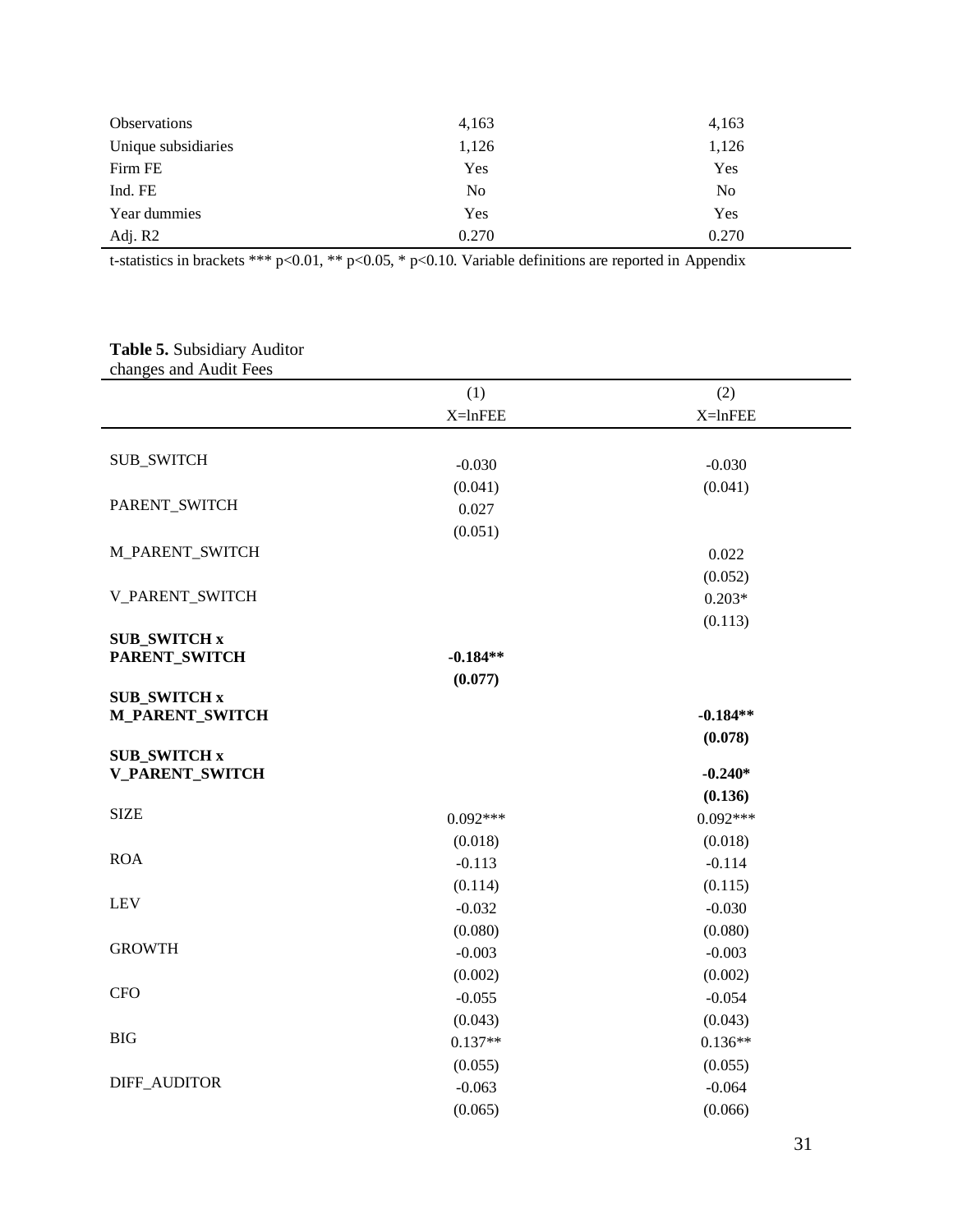| LOSS                | $0.059**$ | $0.059**$  |  |
|---------------------|-----------|------------|--|
|                     | (0.024)   | (0.024)    |  |
| <b>CURRENT</b>      | 0.000     | 0.000      |  |
|                     | (0.005)   | (0.005)    |  |
| <b>INV</b>          | $-0.271*$ | $-0.272*$  |  |
|                     | (0.155)   | (0.155)    |  |
| Constant            | 1.581***  | $1.577***$ |  |
|                     | (0.325)   | (0.325)    |  |
| Observations        | 3,595     | 3,595      |  |
| Unique subsidiaries | 992       | 992        |  |
| Firm FE             | Yes       | Yes        |  |
| Ind. FE             | <b>No</b> | No         |  |
| Year dummies        | Yes       | Yes        |  |
| Adj. R2             | 0.075     | 0.075      |  |

# **Table 6.** Cross-sectional anaylysis - Relative Size

| <b>Easily 0.</b> Cross securities analytysis exercitive size<br>X=AWCA |                  |                | $X = ln$ FEE       |                |
|------------------------------------------------------------------------|------------------|----------------|--------------------|----------------|
|                                                                        | (1)              | (2)            | (3)                | (4)            |
|                                                                        | $Big_Rel_size=1$ | Big_Rel_size=0 | $Big_{Rel_size=1}$ | Big_Rel_size=0 |
|                                                                        |                  |                |                    |                |
| <b>SUB_SWITCH</b>                                                      | 0.075            | 0.064          | $-0.024$           | 0.006          |
|                                                                        | (0.086)          | (0.060)        | (0.057)            | (0.062)        |
| PARENT_SWIT                                                            |                  |                |                    |                |
| <b>CH</b>                                                              | $0.256*$         | $-0.042$       | 0.111              | $-0.037$       |
|                                                                        | (0.136)          | (0.058)        | (0.068)            | (0.084)        |
| <b>SUB_SWITCH</b>                                                      |                  |                |                    |                |
| $\mathbf X$                                                            |                  |                |                    |                |
| <b>PARENT_SWI</b><br><b>TCH</b>                                        | $-0.363*$        | $-0.066$       | $-0.253**$         | $-0.165$       |
|                                                                        | (0.193)          | (0.113)        | (0.099)            | (0.122)        |
| <b>SIZE</b>                                                            | $-0.105**$       | $-0.024$       | $0.088***$         | $0.057**$      |
|                                                                        | (0.041)          | (0.037)        | (0.029)            | (0.024)        |
| <b>ROA</b>                                                             | $0.759***$       | $0.613***$     | $-0.098$           | $-0.139$       |
|                                                                        | (0.230)          | (0.219)        | (0.160)            | (0.161)        |
| <b>LEV</b>                                                             | 0.051            | $-0.128$       | $-0.047$           | $-0.037$       |
|                                                                        | (0.119)          | (0.192)        | (0.123)            | (0.119)        |
| <b>GROWTH</b>                                                          | 0.039            | $0.054**$      | $-0.003$           | $-0.005***$    |
|                                                                        | (0.028)          | (0.024)        | (0.004)            | (0.002)        |
| <b>CFO</b>                                                             | $-0.804***$      | $-1.033***$    | $-0.065$           | $-0.113$       |
|                                                                        | (0.118)          | (0.136)        | (0.051)            | (0.071)        |
| <b>BIG</b>                                                             | $-0.017$         | $-0.038$       | 0.049              | $0.414***$     |
|                                                                        | (0.035)          | (0.032)        | (0.060)            | (0.111)        |
| DIFF_AUDITO                                                            |                  |                |                    |                |
| $\mathbb{R}$                                                           | $-0.130**$       | $-0.015$       | $-0.161*$          | 0.087          |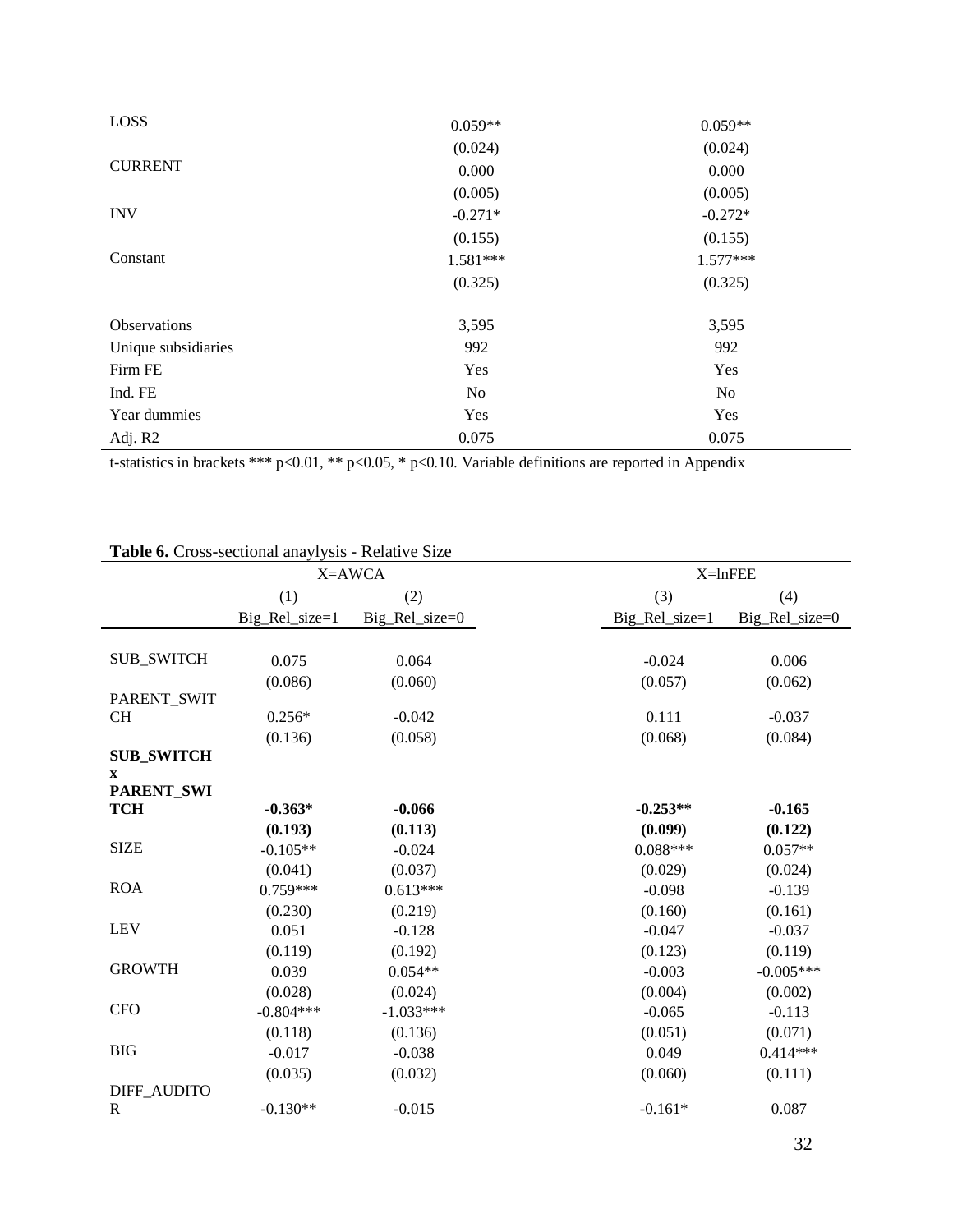|                               | (0.062)   | (0.042)        | (0.083)        | (0.122)        |
|-------------------------------|-----------|----------------|----------------|----------------|
| LOSS                          | $-0.033$  | $-0.042$       | 0.032          | $0.099***$     |
|                               | (0.035)   | (0.035)        | (0.030)        | (0.038)        |
| <b>CURRENT</b>                | $0.069**$ | 0.006          | $-0.032*$      | 0.006          |
|                               | (0.028)   | (0.007)        | (0.016)        | (0.005)        |
| <b>INV</b>                    | $-0.174$  | $-0.164$       | $-0.265$       | $-0.162$       |
|                               | (0.177)   | (0.284)        | (0.195)        | (0.275)        |
| Constant                      | $1.757**$ | 0.576          | $1.960***$     | 1.636***       |
|                               | (0.749)   | (0.641)        | (0.540)        | (0.422)        |
| <b>Observations</b><br>Unique | 2,373     | 1,790          | 2,000          | 1,595          |
| subsidiaries                  | 681       | 560            | 584            | 513            |
| Firm FE                       | Yes       | Yes            | Yes            | Yes            |
| Ind. FE                       | No        | N <sub>o</sub> | N <sub>o</sub> | N <sub>o</sub> |
| Year dummies                  | Yes       | Yes            | Yes            | Yes            |
| Adj. R2                       | 0.237     | 0.349          | 0.063          | 0.119          |

|                                  | $\epsilon$ 1033 Sectional anayrysis $\epsilon$ ompre $\alpha$ groups<br>X=AWCA |                        | X=lnFEE                                         |
|----------------------------------|--------------------------------------------------------------------------------|------------------------|-------------------------------------------------|
|                                  | (1)                                                                            | (2)                    | (3)<br>(4)                                      |
|                                  | Complex_group<br>$=1$                                                          | Complex_group<br>$= 0$ | Complex_group<br>Complex_group<br>$= 0$<br>$=1$ |
|                                  |                                                                                |                        |                                                 |
| <b>SUB_SWITCH</b>                | $0.231***$                                                                     | $-0.028$               | 0.003<br>$-0.025$                               |
|                                  | (0.084)                                                                        | (0.065)                | (0.057)<br>(0.053)                              |
| PARENT_SWIT                      |                                                                                |                        |                                                 |
| CH                               | 0.156                                                                          | 0.189                  | $0.135**$<br>$-0.080$                           |
| <b>SUB_SWITCH</b><br>$\mathbf X$ | (0.120)                                                                        | (0.156)                | (0.056)<br>(0.079)                              |
| PARENT_SWI<br><b>TCH</b>         | $-0.422**$                                                                     | $-0.193$               | $-0.360***$<br>$-0.044$                         |
|                                  | (0.177)                                                                        | (0.186)                | (0.102)<br>(0.108)                              |
| <b>SIZE</b>                      | $-0.069*$                                                                      | $-0.038$               | $0.094***$<br>$0.093**$                         |
|                                  | (0.036)                                                                        | (0.040)                | (0.020)<br>(0.039)                              |
| <b>ROA</b>                       | $0.516**$                                                                      | 0.798***               | $-0.147$<br>$-0.056$                            |
|                                  | (0.233)                                                                        | (0.217)                | (0.153)<br>(0.162)                              |
| <b>LEV</b>                       | $-0.196$                                                                       | 0.074                  | $-0.115$<br>$-0.087$                            |
|                                  | (0.187)                                                                        | (0.096)                | (0.106)<br>(0.117)                              |
| <b>GROWTH</b>                    | $0.047*$                                                                       | $0.057**$              | $-0.004$<br>$-0.002$                            |
|                                  | (0.025)                                                                        | (0.026)                | (0.002)<br>(0.004)                              |
| <b>CFO</b>                       | $-1.135***$                                                                    | $-0.806***$            | $-0.049$<br>$-0.076$                            |
|                                  | (0.162)                                                                        | (0.119)                | (0.063)<br>(0.064)                              |
| $_{\rm BIG}$                     | 0.001                                                                          | $-0.050$               | 0.141<br>$0.200***$                             |

**Table 7.** Cross-sectional anaylysis - Complex groups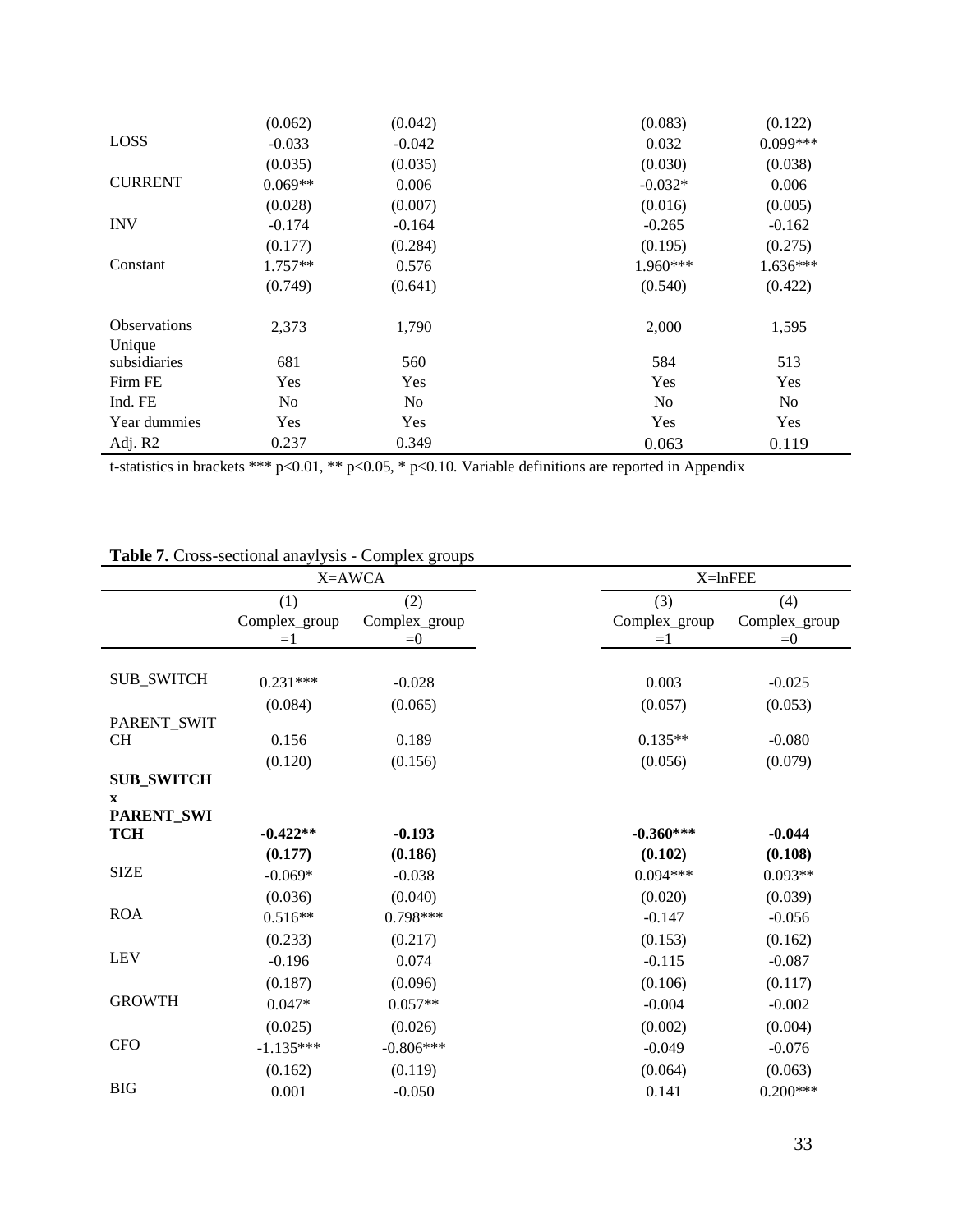|                               | (0.084)        | (0.034)        | (0.146)        | (0.065)        |
|-------------------------------|----------------|----------------|----------------|----------------|
| DIFF_AUDITO                   |                |                |                |                |
| R                             | $-0.069$       | $-0.069$       | $-0.058$       | 0.076          |
|                               | (0.075)        | (0.053)        | (0.106)        | (0.127)        |
| LOSS                          | $-0.052*$      | $-0.021$       | $0.070*$       | $0.070**$      |
|                               | (0.028)        | (0.037)        | (0.037)        | (0.033)        |
| <b>CURRENT</b>                | 0.012          | $0.051**$      | 0.005          | $-0.038**$     |
|                               | (0.008)        | (0.023)        | (0.005)        | (0.016)        |
| <b>INV</b>                    | $-0.175$       | $-0.125$       | $-0.236$       | $-0.399**$     |
|                               | (0.289)        | (0.147)        | (0.202)        | (0.194)        |
| Constant                      | $1.394**$      | 0.588          | 1.739***       | 1.483**        |
|                               | (0.637)        | (0.706)        | (0.367)        | (0.696)        |
| <b>Observations</b><br>Unique | 1,852          | 2,311          | 1,665          | 1,930          |
| subsidiaries                  | 551            | 696            | 512            | 593            |
| Firm FE                       | Yes            | Yes            | Yes            | Yes            |
| Ind. FE                       | N <sub>0</sub> | N <sub>0</sub> | N <sub>0</sub> | N <sub>0</sub> |
| Year dummies                  | Yes            | Yes            | Yes            | Yes            |
| Adj. R2                       | 0.339          | 0.272          | 0.084          | 0.097          |

|                        | (1)               | (2)               |
|------------------------|-------------------|-------------------|
|                        | $M$ <sup>OP</sup> | $M$ <sup>OP</sup> |
|                        |                   |                   |
| <b>SUB_SWITCH</b>      | $0.459**$         | $0.464**$         |
|                        | (0.230)           | (0.234)           |
| PARENT_SWITCH          | $0.713***$        |                   |
|                        | (0.258)           |                   |
| M_PARENT_SWITCH        |                   | $0.593**$         |
|                        |                   | (0.292)           |
| V_PARENT_SWITCH        |                   | $2.006**$         |
|                        |                   | (0.804)           |
| <b>SUB_SWITCH x</b>    |                   |                   |
| PARENT_SWITCH          | $-1.150***$       |                   |
| <b>SUB_SWITCH x</b>    | (0.397)           |                   |
| <b>M_PARENT_SWITCH</b> |                   | $-1.167***$       |
|                        |                   | (0.416)           |
| <b>SUB_SWITCH x</b>    |                   |                   |
| <b>V_PARENT_SWITCH</b> |                   | $-1.718*$         |
|                        |                   | (1.030)           |
| <b>SIZE</b>            | 0.030             | 0.035             |
|                        | (0.041)           | (0.041)           |

## **Table 8.** Subsidiary Auditor changes and Earnings Quality - Modified Opinions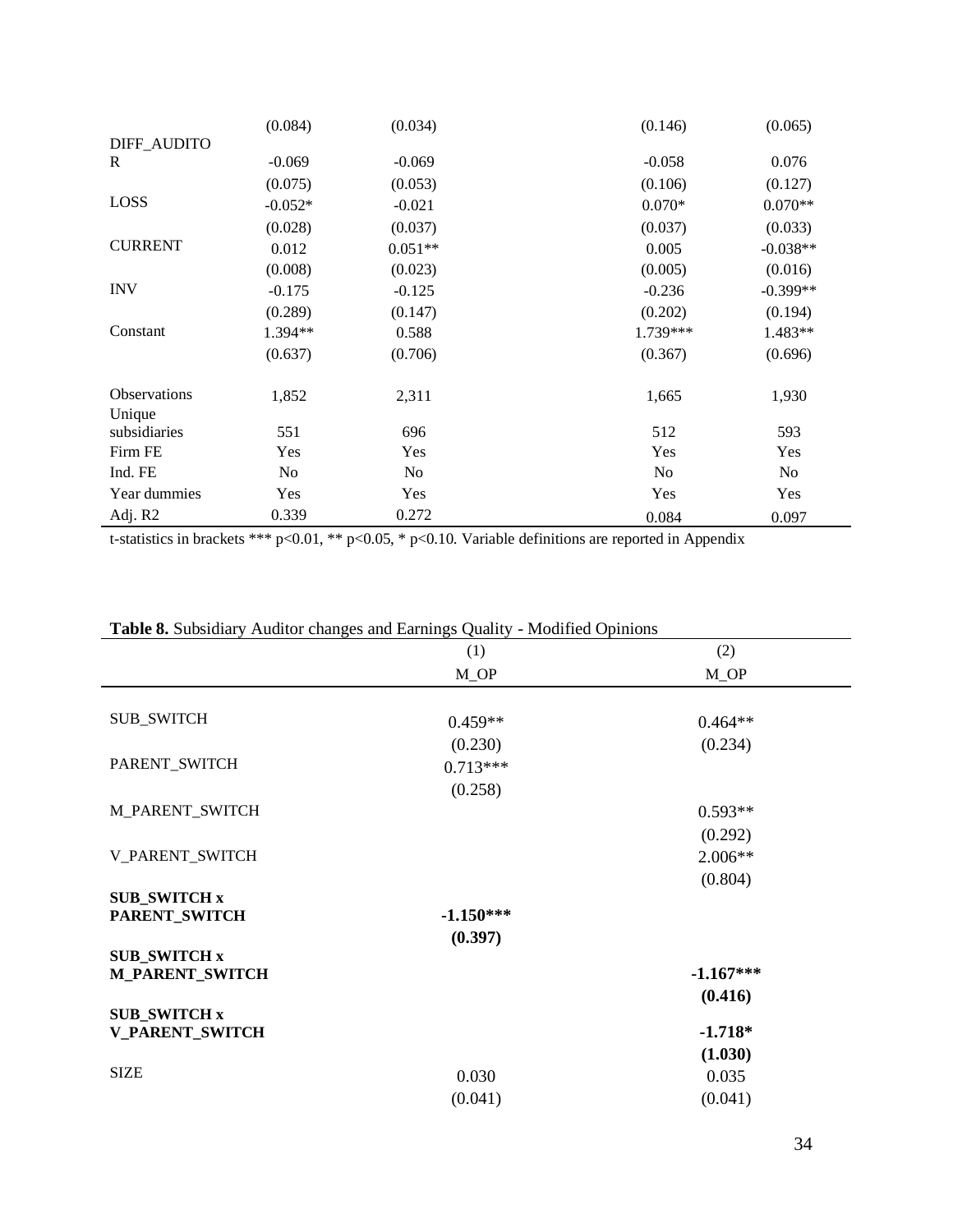| <b>ROA</b>          | $-1.266**$  | $-1.329**$     |
|---------------------|-------------|----------------|
|                     | (0.544)     | (0.551)        |
| <b>LEV</b>          | $0.798**$   | $0.798**$      |
|                     | (0.314)     | (0.315)        |
| <b>GROWTH</b>       | $-0.384**$  | $-0.372**$     |
|                     | (0.186)     | (0.182)        |
| <b>CFO</b>          | $-0.138$    | $-0.114$       |
|                     | (0.246)     | (0.248)        |
| <b>BIG</b>          | $-0.809***$ | $-0.827***$    |
|                     | (0.194)     | (0.197)        |
| DIFF_AUDITOR        | $-0.897**$  | $-1.022*$      |
|                     | (0.412)     | (0.522)        |
| LOSS                | $0.467***$  | $0.486***$     |
|                     | (0.146)     | (0.144)        |
| <b>CURRENT</b>      | 0.011       | 0.012          |
|                     | (0.047)     | (0.047)        |
| <b>INV</b>          | $-1.030$    | $-1.083$       |
|                     | (0.652)     | (0.661)        |
| Constant            | $-4.001***$ | $-4.016***$    |
|                     | (0.982)     | (0.983)        |
| Observations        | 3,215       | 3,215          |
| Unique subsidiaries | 926         | 926            |
| Firm FE             | No          | N <sub>o</sub> |
| Ind. FE             | Yes         | Yes            |
| Year dummies        | Yes         | Yes            |
| Pseudo R2           | 0.3025      | 0.3090         |

|                        | (1)       | (2)       |
|------------------------|-----------|-----------|
|                        | X=absAWCA | X=absAWCA |
| <b>SUB_SWITCH</b>      | 0.078     | 0.080     |
|                        | (0.115)   | (0.115)   |
| PARENT_SWITCH          | 0.400     |           |
|                        | (0.257)   |           |
| <b>M_PARENT_SWITCH</b> |           | 0.431     |
|                        |           | (0.270)   |
| V_PARENT_SWITCH        |           | $-0.534$  |
|                        |           | (0.412)   |
| <b>SUB SWITCH x</b>    | $-0.482*$ |           |

**Table 9.** Subsidiary Auditor changes and Earnings Quality - Absolute AWCA